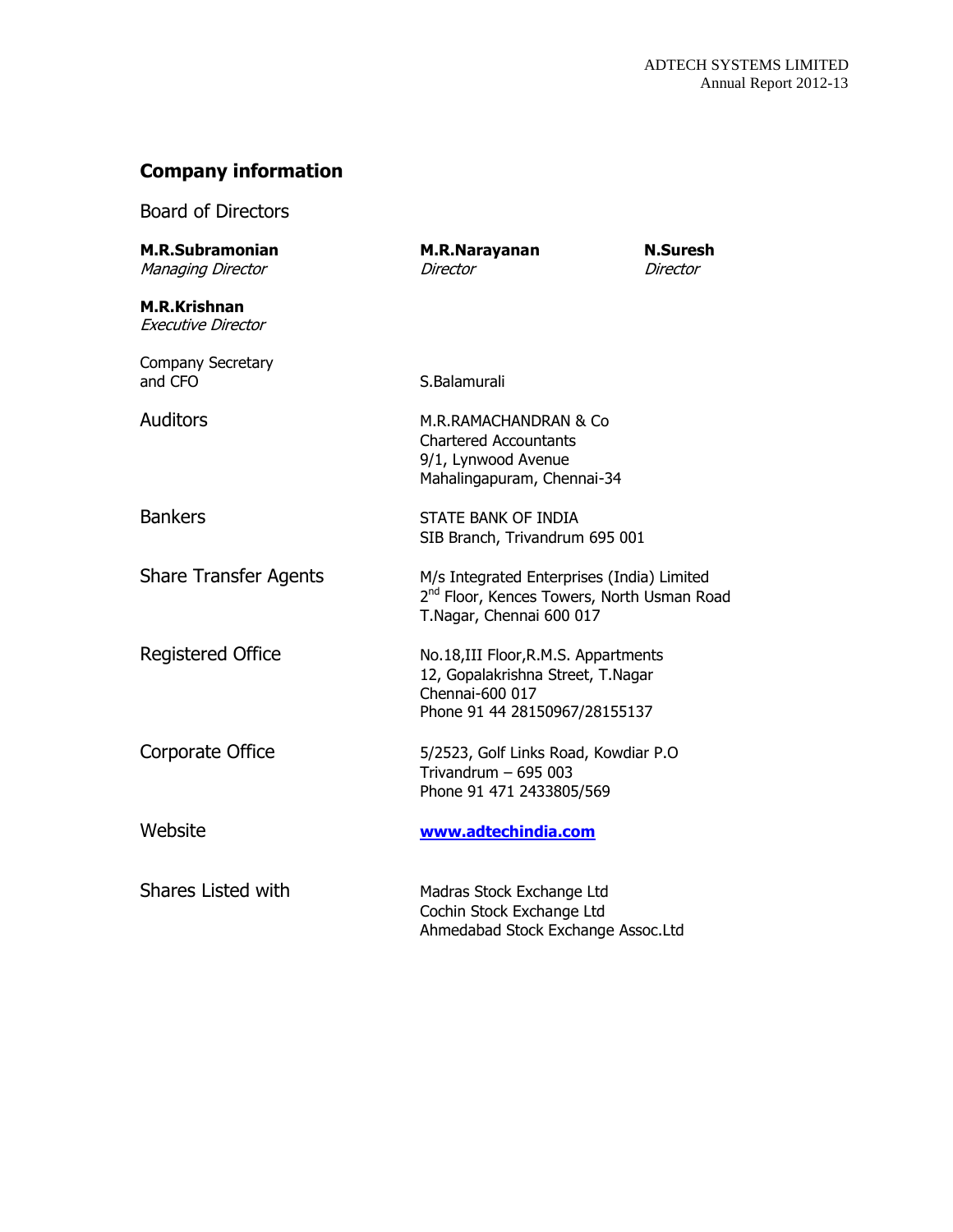### **NOTICE**

Notice is hereby given that the Twenty Second Annual General Meeting of the Members of ADTECH SYSTEMS LIMITED will be held on Monday, the  $30<sup>th</sup>$  September 2013 at 4.00 P.M at No.18, III Floor, R.M.S.Apartments, 12, Gopalakrishna Street, T.Nagar, Chennai 600 017 to transact the following business.

## **ORDINARY BUSINESS**

- 1. To consider and adopt the Audited Balance Sheet as at  $31<sup>st</sup>$  March 2013, the Statement of Profit and Loss and the Cash Flow Statement for the financial year ended on that date, and the reports of the Auditors and the Board of Directors thereon.
- 2. To declare a dividend on equity shares
- 3. To appoint a Director in place of Shri. M.R.Narayanan, who retires by rotation and being eligible, offers himself for reappointment.
- 4. To reappoint M/s M.R.Ramachandran & Co as auditors of the Company and to fix their remuneration and in this regard to consider and if thought fit, to pass, with or without modification(s), the following resolution as an Ordinary Resolution.

"RESOLVED THAT M/s M.R Ramachandran & Co, Chartered Accountants (Membership Number FCA 4601), be and are hereby appointed as Auditors of the Company, to hold office from the conclusion of this annual general meeting until the conclusion of the next annual general meeting of the Company on such remuneration as shall be fixed by the Board of Directors".

## SPECIAL BUSINESS

5. To consider and if thought fit, to pass with or without modification(s), the following resolution as an ordinary resolution

"RESOLVED THAT pursuant to Section 257 and other applicable provisions of the Companies Act, 1956, Mr K.Manmathan Nair be and is hereby appointed as a Director of the Company, liable to retire by rotation.

> By order of the Board of Directors For Adtech Systems Limited

Place : Trivandrum S.BALAMURALI

Date: 19.08.2013 CFO & Company Secretary

## **Notes :**

- 1. A member entitled to attend and vote is entitled to appoint a proxy to attend and vote instead of himself and a proxy need not be a member. The proxies, in order to be valid, must be received at the Registered office of the Company not less than 48 hours before the commencement of the meeting.
- 2. Members/proxies are requested to bring their Annual Report copies, and the duly filled in attendance slips sent herewith be handed over at the entrance of the Meeting Hall.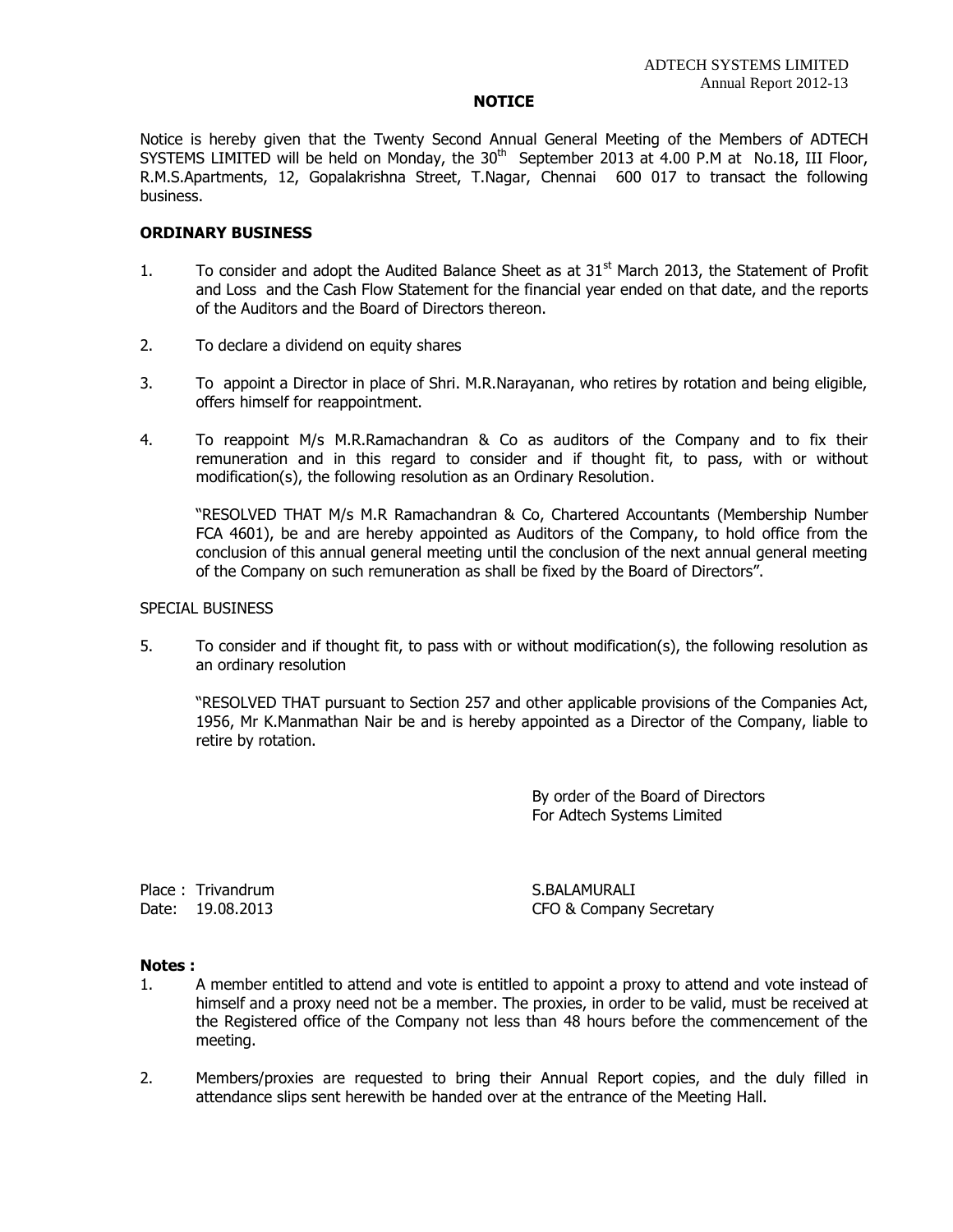3. While members holding shares in physical form may write to the Company or to the Share transfer Registrars M/s Integrated Enterprises India Ltd, 2<sup>nd</sup> Floor, Kences Towers, North Usman

Road, T.Nagar, Chennai 600 017 for any changes pertaining to their address and email address, bank account details, mandates etc, nominations etc, members holding shares in electronic form may write to their depository participants for immediate updation.

- 4. The Register of Members and Share Transfer Books Shall remain closed from 20<sup>th</sup> September 2013 to  $30<sup>th</sup>$  September 2013 (both days inclusive).
- 5. Investor grievances/complaints may please be mailed to [balamuralis@adtechindia.in](mailto:balamuralis@adtechindia.in)
- 6. An Explanatory statement pursuant to Section 173(2) of the Companies Act, 1956 ,relating to the Special Business to be transacted at the Meeting is annexed hereto.

## **Explanatory Statement Pursuant to Section 173(2) of the Companies Act, 1956**

## **Item No 5**

The Company requires independent Directors in its Board who are persons of expertise and experience and who can guide the company to greater heights. The Company has received notice in writing from a member along with required deposit, proposing the candidature of Shri K.Manmathan Nair for the office of Director as an independent Director pursuant to the provisions of Section 257 of the Companies Act, 1956.

Shri K.Manmathan Nair is 59 years old and is a graduate in Economics and is a Diploma Holder in Industrial Finance, Co-operation and Banking. He has 42 years of experience and has served the Reserve Bank of India, IDBI, SIDBI in senior positions and also as Managing Director of Kerala Financial Corporation. He is proficient in matters relating to industrial finance, appraisal and monitoring of projects and in laying out and strengthening policies and procedures in Organisations.

Shri K.Manmathan Nair does not hold any shares of the Company.

Your Directors recommend the resolution as set out in item no 5 of the notice for your approval. No Director is in any way, concerned or interested in this resolution.

> By order of the Board of Directors For Adtech Systems Limited

Place : Trivandrum S.BALAMURALI

Date: 19.08.2013 **Date:** 19.08.2013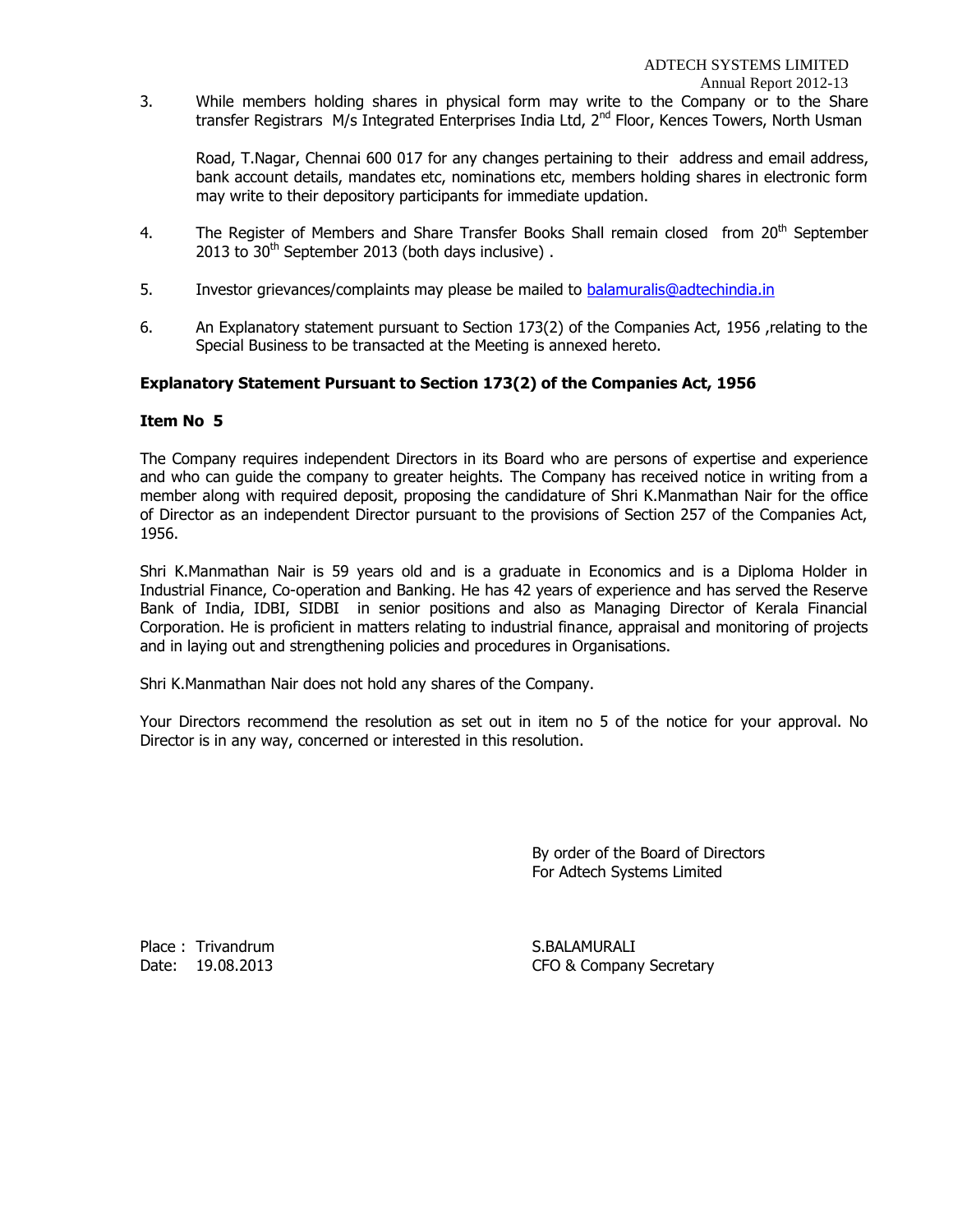## **DIRECTOR'S REPORT**

Dear Shareholders,

It is indeed a great pleasure for your Board of Directors to present before you the 22<sup>nd</sup> Annual Report on the working of the Company with the Audited Accounts and the Report of the Auditors for the financial year 2012-13

Key performance indicators of the Company for the year under review are as under

|                                    | 2012-2013 | 2011-12  |
|------------------------------------|-----------|----------|
|                                    | Rs.Lakhs  | Rs.Lakhs |
| Sales & Other Income               | 5224.46   | 4200.91  |
| <b>Total Expenditure</b>           | 4370.07   | 3585.13  |
| <b>Gross Profit before Tax</b>     | 854.39    | 629.58   |
| <b>Provision for Taxes</b>         | 317.91    | 203.47   |
| Profit after tax                   | 536.47    | 426.11   |
| <b>Appropriations</b>              |           |          |
| Transfer to General Reserve        | 53.87     | 44.00    |
| Interim Dividend on Equity Shares  |           | 71.48    |
| Tax on Interim Dividend            | ---       | 11.60    |
| Proposed Dividend on Equity Shares | 131.05    | 47.66    |
| Dividend Tax                       | 22.27     | 7.73     |

## **DIVIDEND**

Your Directors are pleased to recommend a final dividend of Rs.5.50 per equity share (55 percent per equity share of Rs.10 each) on 23,82,750 fully paid up Equity Shares of Rs.10/- each for the financial year ended 31<sup>st</sup> March 2013 which, if approved at the ensuing Annual General Meeting will be paid to (i) all those members whose names appear on the register of members as on 29 September, 2013 and (ii) all those members whose names appear on that date as beneficial owners as furnished by National Securities Depository Limited and Central Depository Services (India) Ltd .

The total cash outflow on account of equity dividend for the year 2012-13 would be Rs.153.32 lakhs (inclusive of dividend tax). The quantum of dividend is higher than that of the previous year by 5 percent and is the highest percentage of dividend paid by your Company since its inception.

Shareholders may please note that as on 19 August 2013, an amount of Rs. 471,385.50/- is lying in the Unpaid Dividend Account with State Bank of India towards the dividend declared and paid but not claimed for the financial years from 2005-2006 to 2011-12 as per details given in the notes on Account . Those Shareholders who have not encashed their dividend warrants are requested to immediately approach the corporate office of the Company for revalidation/reissue of the dividend warrants after which the warrants may be presented for payment.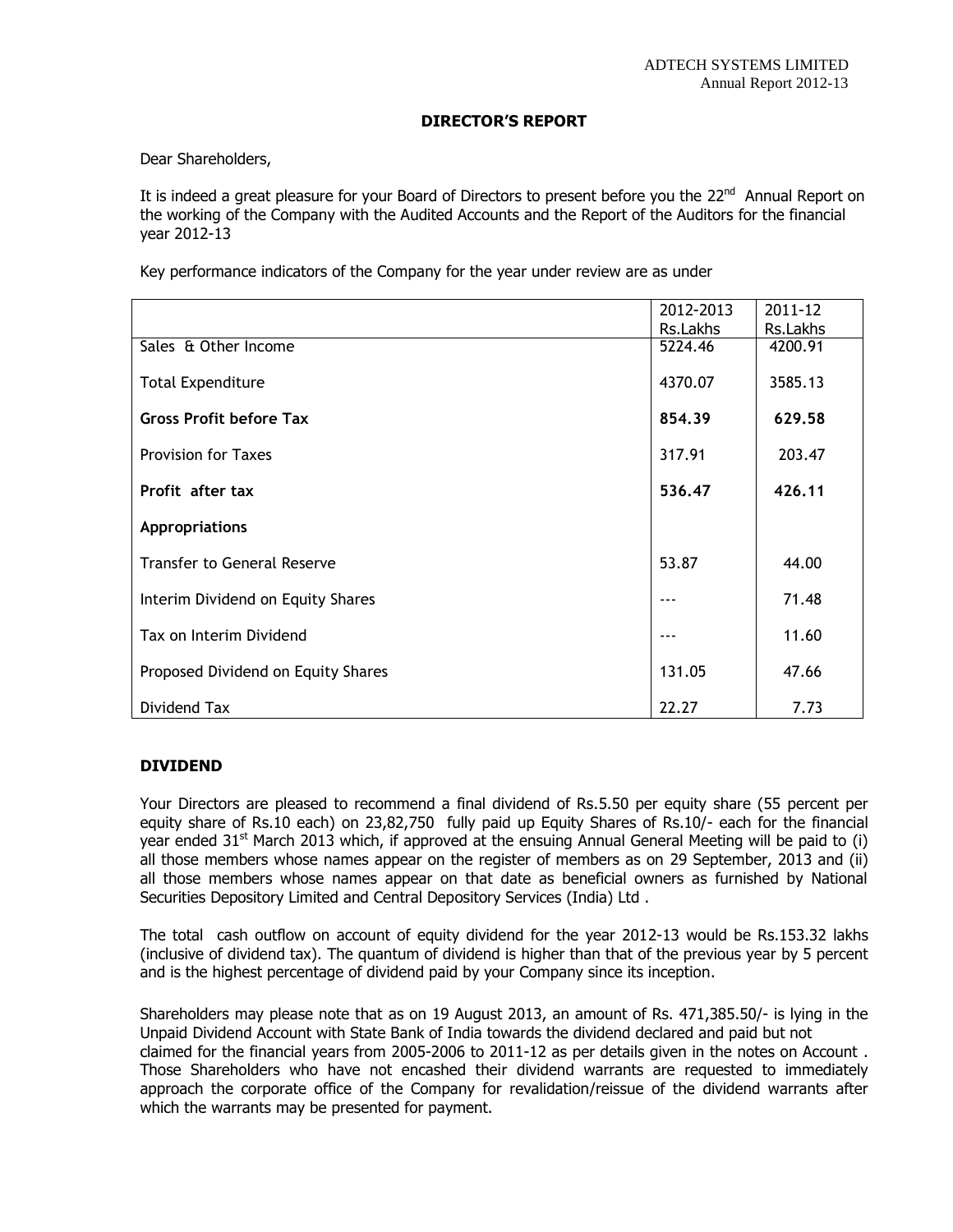## **SHARECAPITAL AND RESERVES**

There has been no increase in the paid up share capital of the Company during the year under review. The Capital and Reserves of the Company as on  $31<sup>st</sup>$  March 2013 stood at Rs.1784.68 lakhs as against that of Rs.1401.53 lakhs as on  $31<sup>st</sup>$  March 2012.

## **PERFORMANCE/SALES TURNOVER**

The Company achieved a Sales and Service Income of Rs 51.63 crores for the financial year under review as against a turnover of Rs 41.71 crores for the immediately preceding previous year which represents a growth of 23.78 percent.

## **FUTURE PROSPECTS**

Your company has put its vision to continue and strengthen its growth in spite of the slowdown being felt in the market recently.

## **Retail Solutions Group**

Your Company continues its focus on all retail formats and verticals. The market for Sensormatic EAS, InVue PODs and Fixtures, People Count System, Tablet based Digital Sales Assistant is bound to increase especially due to the relaxations of FDI rules in Retail by the Government.

## **C/I Group**

Adtech has set its focus to strengthen the sales / marketing team for the CCTV, Access Control, Building automation products. Your Company sees a large opportunity for IBMS (Intelligent Building Management System) projects. Trial orders executed have been quite successful and the Company is gearing up its Sales / Marketing / Support infrastructure to meet wider coverage.

## **Exports**

On the export front, your Company has made excellent progress with a steep 76 percent jump in revenues to Rs.1,200.77 lakhs for the year ending 2012-13 (PY 681.77 lakhs). Your Company hopes to achieve increased export revenues this year.

## **ISO Certification**

Your company strictly adheres to ISO 9001:2008 requirements as to supply of quality products and provision of prompt service consistently and strives to exceed customer expectations.

## **Awards and Recognitions**

Your Company received two award recognitions this year. M.R. Subramonian, Managing Director was recognized as one among India's Top 50 Retail Professionals in the Service Sector award instituted by Economic Times Now & Asia Retail congress.

Another important recognition came from the Madras Management Association who conferred the Managerial Excellence Award to Adtech under the SME Sector (service category).

These type of recognitions have given a boost to the Company and the team to continuously work towards exceeding customer expectations.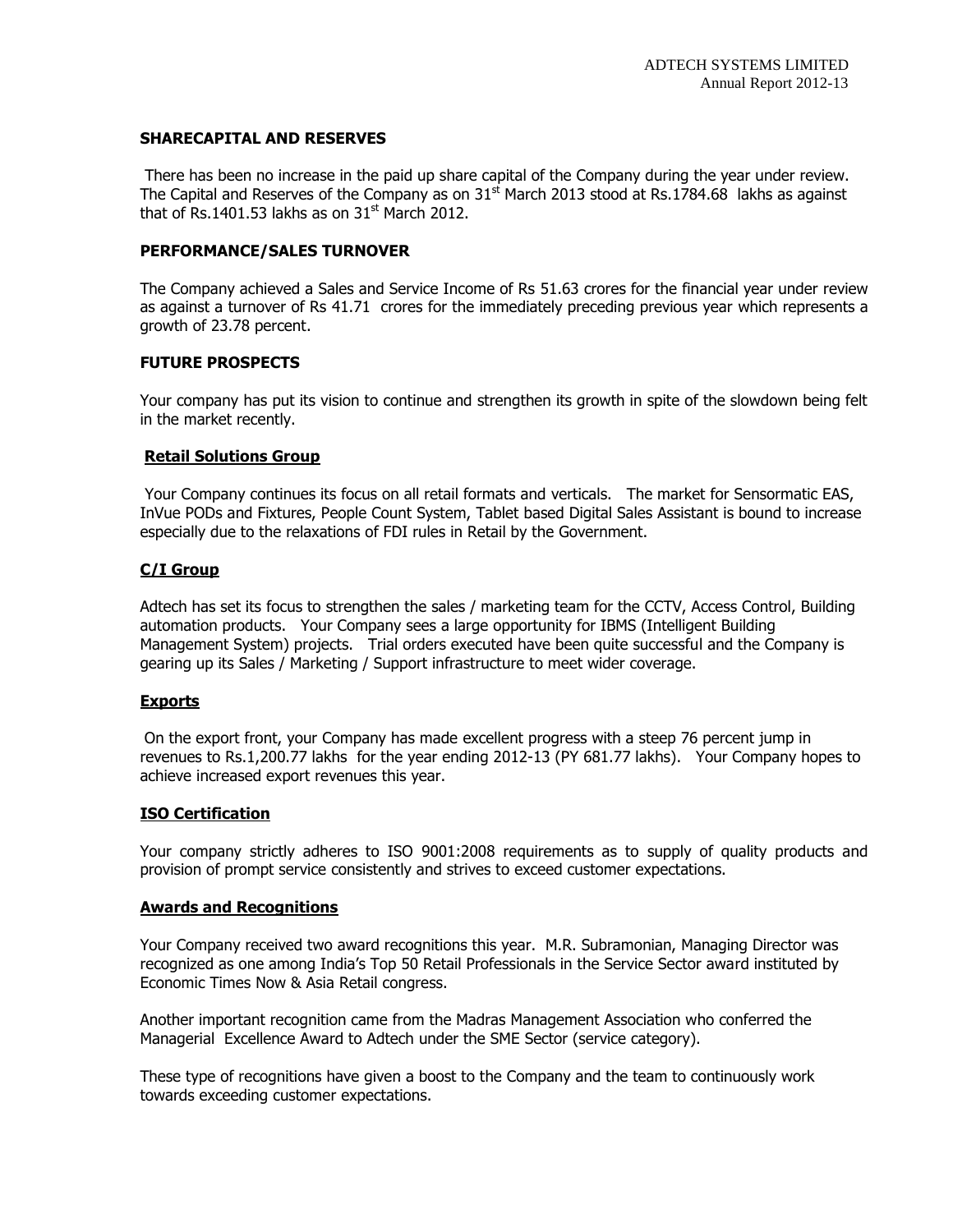## **INDUSTRIAL RELATIONS**

Industrial relations scenario continues to be cordial. Your Directors appreciate the dedicated hard work rendered by the Employees in improving the performance of the company at all levels.

## **DIRECTORS**

Your Directors expresses profoundly its grief at the sad demise of Shri.M.S.Kunchitham, Director in October 2012. Your Company places on record its sincere appreciation and gratitude for the professional advice and services rendered to the Company by Shri M S Kuchitham during his tenure as non executive Director. The Board expresses its heart felt condolences to the family of the bereaved on its behalf and on behalf of the employees and their families .

Shri.M.R,Narayanan, director of your Company retire by rotation at the ensuing Annual General Meeting and are eligible for re-appointment.

Proposal for appointment of Shri K.Manmathan Nair as an independent, non executive Director is placed before the General Meeting for approval.

## **DIRECTORS' RESPONSIBILITY STATEMENT**

The Directors confirm that :

- a. In the preparation of the annual accounts for the year ended  $31<sup>st</sup>$  March, 2013, the applicable accounting standards have been followed along with proper explanation relating to material departures.
- b. They have selected such accounting policies and applied them consistently and made judgments and estimates that are reasonable and prudent so as to give a true and fair view of the state of affairs of the Company as on  $31<sup>st</sup>$  March 2013 and of the profit of the company for that period.
- c. They have taken proper and sufficient care for the maintenance of adequate accounting records in accordance with the provisions of the Act for safeguarding the assets of the Company and for preventing and detecting fraud and other irregularities.
- d. They have prepared the annual accounts on a "going concern" basis.

## **AGGREGATE OF NON-PROMOTER SHAREHOLDING AS ON 31 st March 2013**

| <b>No.of Shares</b> | % to total paid-up |
|---------------------|--------------------|
|                     |                    |

818,725 34.36

### **AUDITORS**.

The Auditors M/s M.R.Ramachandran & Co, Chartered Accountants, Chennai retire at the ensuing Annual General Meeting and are eligible for reappointment. Your Directors recommend their reappointment.

### **DISCLOSURE OF PARTICULARS.**

Information in accordance with Section 217 (1) (e) of the Companies Act, 1956 and the Companies (Disclosure of particulars in the Report of Board of Directors ) Rules, 1988.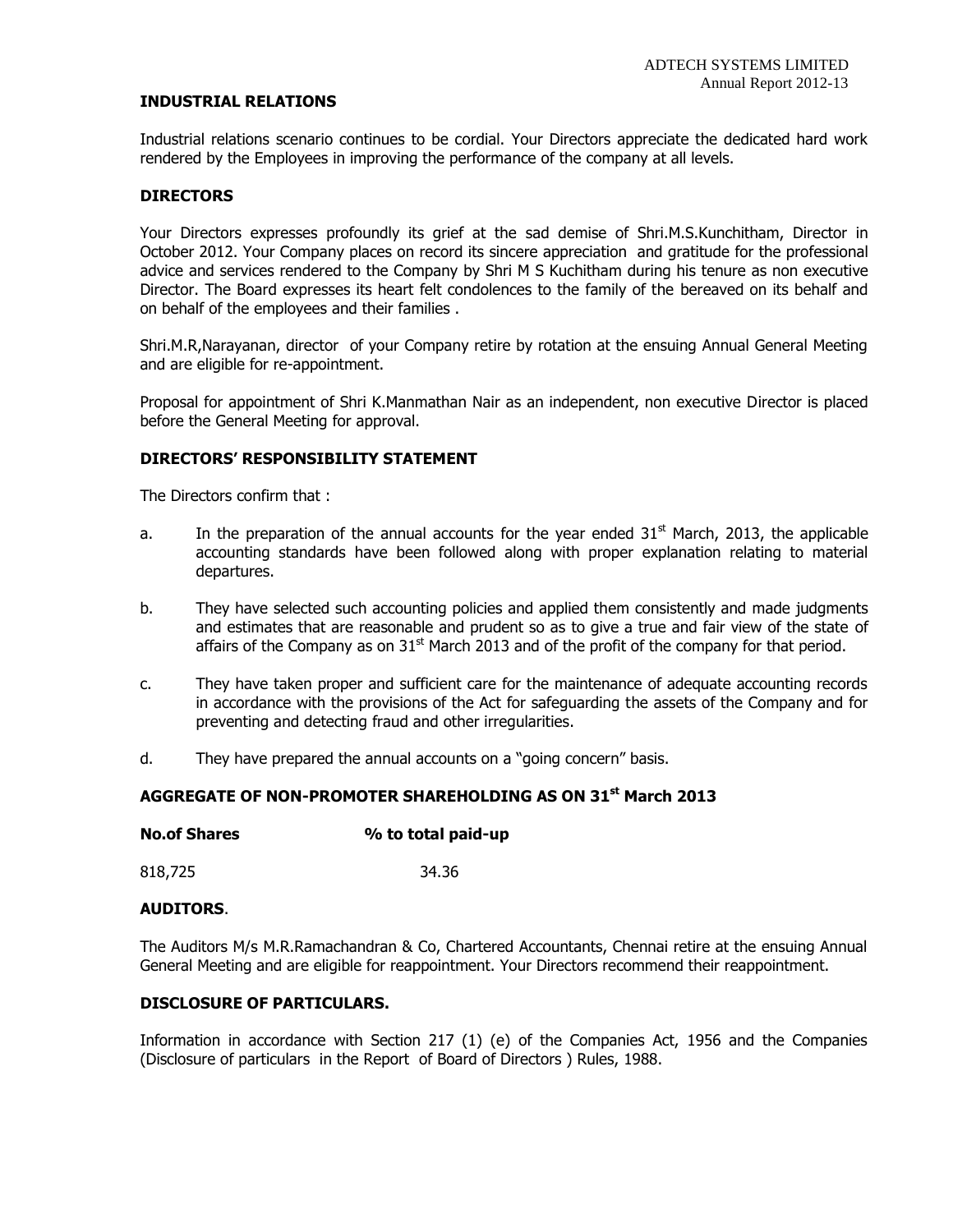A. Conservation of Energy.

The business of the Company is not power intensive, being an electronic equipment integration unit. Even then, the Company continues to accord high priority to conservation of Energy. Systems are in force to closely monitor energy usage.

- B. Technology Absorption, Research & Development. The Company has efficient R & D department which closely observes and suggests cost effective changes in components for integration of Access Control Systems.
- C. Foreign exchange earnings and outgo. The information on foreign exchange earnings and outgo are contained in note Nos.(s) and (t) forming part of Accounts.
- D. There are no employees drawing remuneration which attracts the provisions of Section 217 (2A) of the Companies Act, 1956 .

Since the paid up share capital of the Company is less than Rs.3.00 Crores the listing requirements as to report on Corporate Governance are not applicable to the Company.

## **ACKNOWLEDGEMENT.**

Your Directors thank the clients, vendors, Kerala State Industrial Development Corporation Limited, Bankers, business Associates and various government as well as regulatory agencies for their valuable support for Company's Growth. Your Directors also wish to place on record their appreciation of the contribution by the employees whose dedication, hard work and commitment have enabled the Company to achieve growth.

For and on behalf of the Board

Place : Trivandrum Date: 19.08.2013

M.R.NARAYANAN CHAIRMAN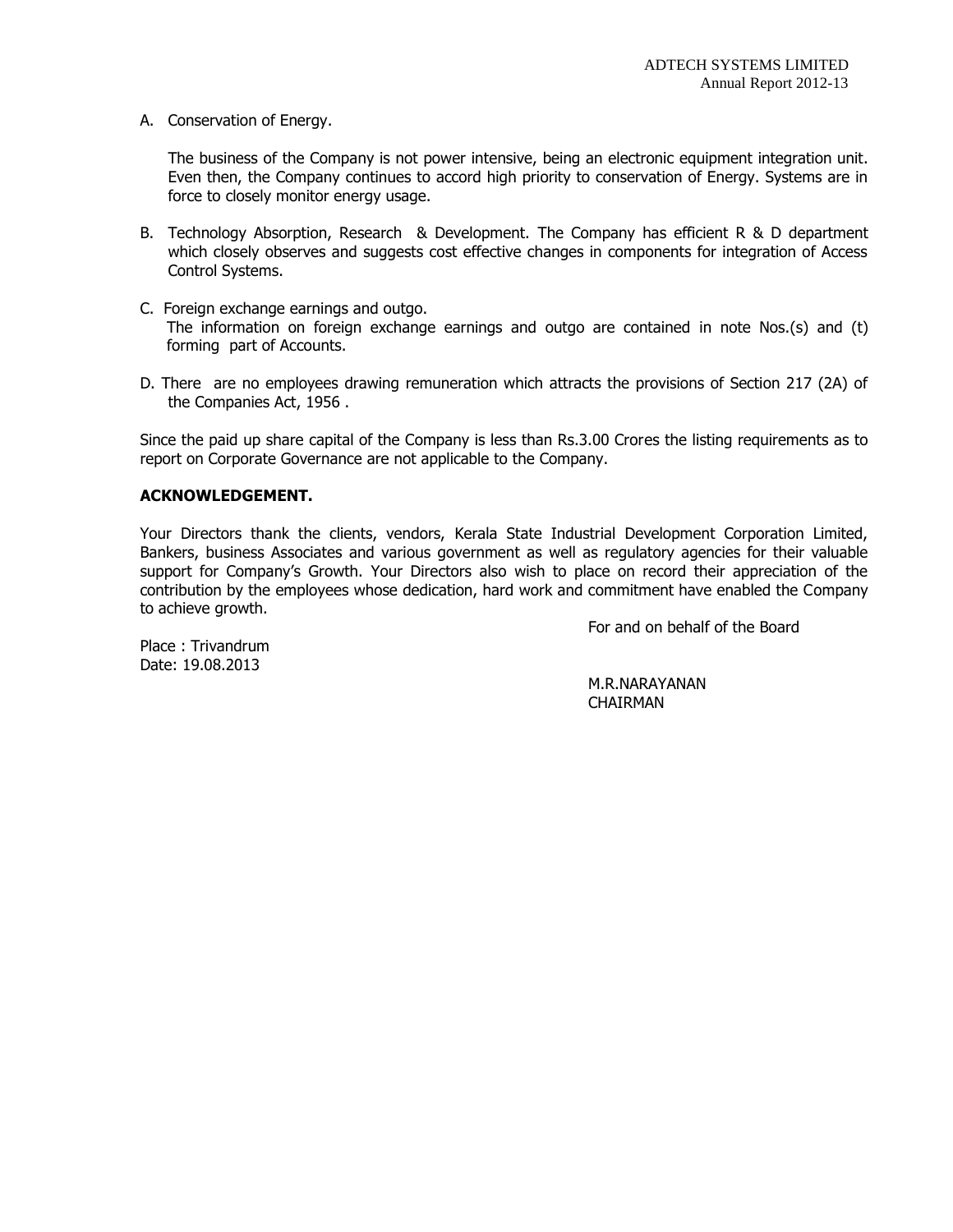## **AUDITOR'S REPORT**

To

The Shareholders, Adtech Systems Ltd Chennai-17

1. We have audited the accompanying financial statements of Adtech Systems Limited ("the Company"), which comprise the Balance Sheet as at March 31, 2013, and the Statement of Profit and Loss and Cash Flow Statement for the year then ended, and a summary of significant accounting policies and other explanatory information.

2. Management is responsible for the preparation of these financial statements that give a true and fair view of the financial position, financial performance and cash flows of the Company in accordance with the Accounting Standards referred to in sub-section (3C) of section 211 of the Companies Act, 1956 ("the Act"). This responsibility includes the design, implementation and maintenance of internal control relevant to the preparation and presentation of the financial statements that give a true and fair view and are free from material misstatement, whether due to fraud or error.

Our responsibility is to express an opinion on these financial statements based on our audit. We conducted our audit in accordance with the Standards on Auditing issued by the Institute of Chartered Accountants of India. Those Standards require that we comply with ethical requirements and plan andperform the audit to obtain reasonable assurance about whether the financial statements are free from material misstatement.

An audit involves performing procedures to obtain audit evidence about the amounts and disclosures in the financial statements. The procedures selected depend on the auditor's judgment, including the assessment of the risks of material misstatement of the financial statements, whether due to fraud or error. In making those risk assessments, the auditor considers internal control relevant to the Company's preparation and fair presentation of the financial statements in order to design audit procedures that are appropriate in the circumstances. An audit also includes evaluating the appropriateness of accounting policies used and the reasonableness of the accounting estimates made by management, as well as evaluating the overall presentation of the financial statements.

We believe that the audit evidence we have obtained is sufficient and appropriate to provide a basis for our audit opinion.

In our opinion and to the best of our information and according to the explanations given to us, the financial statements give the information required by the Act in the manner so required and give a true and fair view in conformity with the accounting principles generally accepted in India:

- a) in the case of the Balance Sheet, of the state of affairs of the Company as at March 31, 2013;
- b) in the case of the Profit and Loss Account, of the profit/ loss for the year ended on that date; and
- c) in the case of the Cash Flow Statement, of the cash flows for the year ended on that date.
- 1. As required by the Companies (Auditor's Report) Order, 2003 ("theOrder") issued by the Central Government of India in terms of sub-section (4A) of section 227 of the Act, we give in the Annexure a statement on the matters specified in paragraphs 4 and 5 of the Order.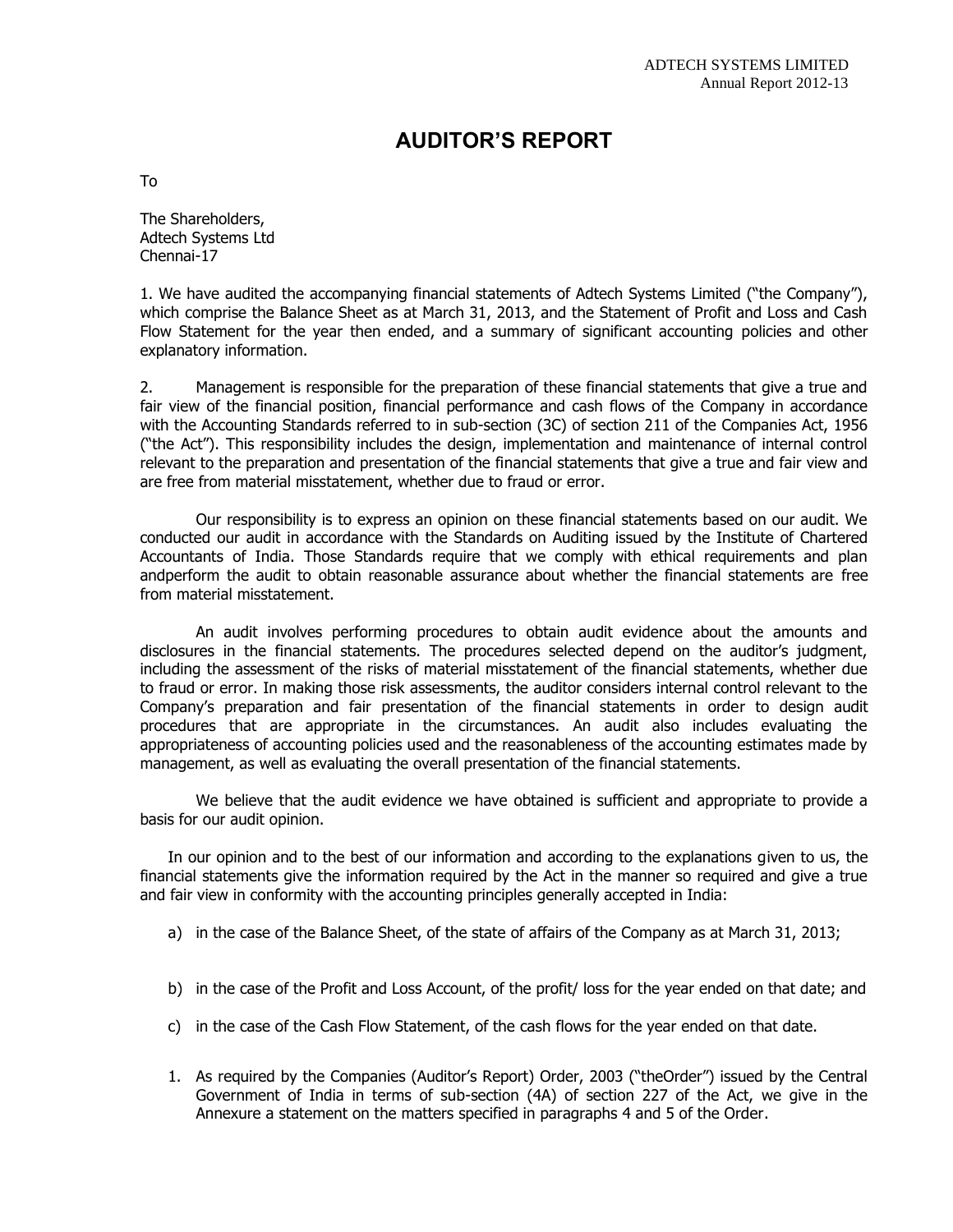- 2. As required by section 227(3) of the Act, we report that:
	- a) we have obtained all the information and explanations which to the best of our knowledge and belief were necessary for the purpose of our audit;
	- b) in our opinion proper books of account as required by law have been kept by the Company so far as appears from our examination of those books
	- c) the Balance Sheet, Statement of Profit and Loss, and Cash Flow Statement dealt with by this Report are in agreement with the books ofaccount.
	- d) in our opinion, the Balance Sheet, Statement of Profit and Loss, and Cash Flow Statement comply with the Accounting Standards referred to in subsection (3C) of section 211 of the Companies Act, 1956;
	- e) on the basis of written representations received from the directors as on March 31, 2013, and taken on record by the Board of Directors, none of the directors is disqualified as on March 31, 2013, from being appointed as a director in terms of clause (g) of sub-section (1) of section 274 of the Companies Act, 1956.
	- f) Since the Central Government has not issued any notification as to the rate at which the cess is to be paid under section 441A of the Companies Act, 1956 nor has it issued any Rules under the said section, prescribing the manner in which such cess is to be paid, no cess is due and payable by the Company.

 For M.R.RAMACHANDRAN &Co CHARTERED ACCOUNTANTS

Place : Chennai Partner Partner Partner Partner Partner Partner Partner Partner Partner

Date : 27<sup>th</sup> May 2013 M.R.RAMACHANDRA WARRIER MEMBERSHIP No.FCA 4601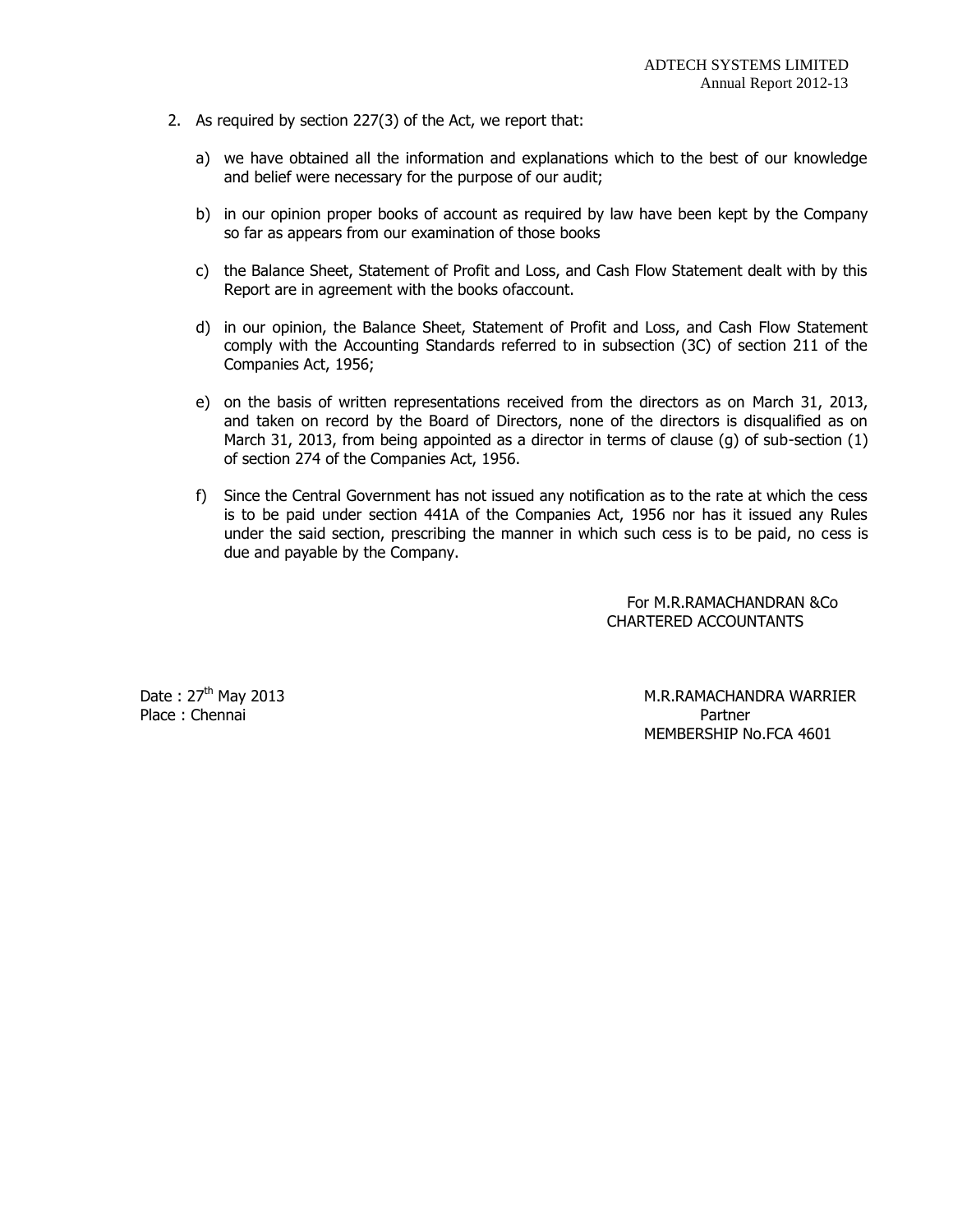**The Annexure referred to in paragraph 1 of the Our Report of even date to the members of Adtech Systems Limited. on the accounts of the company for the year ended 31st March, 2013.**

1. (a) The Company has maintained proper records showing full particulars including quantitative details and situation of fixed assets on the basis of available information.

(b) As explained to us, all the fixed assets have not been physically verified by the management during the year but there is a regular programme of verification of fixed assets in a periodical manner, which in our opinion is reasonable, having regard to the size of the Company and nature of its assets. No material discrepancies were noticed on such physical verification.

(c) According to the information and explanations given to us, the Company has not disposed off a substantial part of fixed assets during the year and hence in our opinion the going concern status of the Company is not affected.

2. (a) As explained to us, inventories have been physically verified by the management at regular intervals during the year. In our opinion the frequency of verification is reasonable.

(b) In our opinion and according to the information and explanations given to us, the procedures of physical verification of inventories followed by the management are reasonable and adequate in relation to the size of the Company and the nature of its business.

(c) In our opinion and on the basis of our examination of the records, the Company is generally maintaining proper records of its inventories. No material discrepancy was noticed on physical verification of stocks by the management as compared to book records.

3. (a) According to the information and explanations given to us and on the basis of our examination of the books of account, the Company has not granted any loans secured or unsecured to companies, firms or other parties in the register maintained under Section 301 of the Companies Act, 1956. The company has taken interest free unsecured loans from parties as listed below:

| Number of Parties | Amount involved<br>(maximum o/s) | $\overline{ }$ Balance o/s as on 31 <sup>st</sup><br>March 2013 |
|-------------------|----------------------------------|-----------------------------------------------------------------|
|                   | 737,125                          | 487,125                                                         |

(b) The company has received interest free unsecured loans as mentioned in 3(a) and the terms and conditions of the loan is not prejudicial to the interest of the company.

( c) The company has not effected any repayment of the loan as no repayment schedule has been stipulated at the point of borrowal.

(d) As no repayment schedule has been stipulated for the loan there is no overdue amount on the loan.

4. In our opinion and according to the information and explanations given to us, there is generally an adequate internal control procedure commensurate with the size of the company and the nature of its business, for the purchase of inventories & fixed assets and payment for expenses & for sale of goods. During the course of our audit, no major instance of continuing failure to correct any weaknesses in the internal controls has been noticed.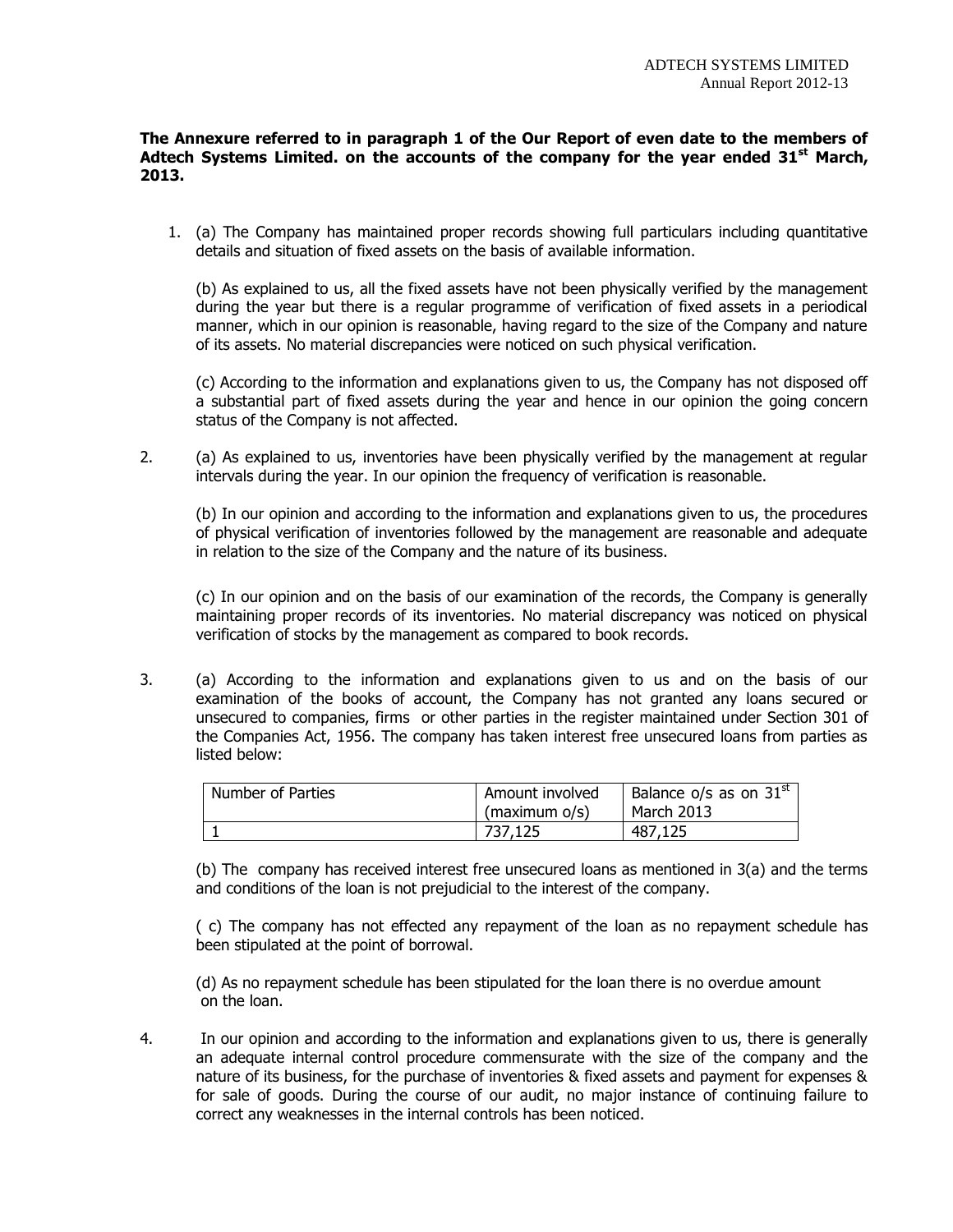- 5. In respect of transactions covered under Section 301 of the Companies Act, 1956:
	- (a) In our opinion and according to the information and explanations given to us, particulars of transactions in pursuance of contracts or arrangements have been entered in the register maintained under section 301 of the Companies Act, 1956 aggregating during the year to Rs.5,00,000/- (Rupees Five Lakhs Only) or more in respect of any party.
	- (b) On the basis of explanations and information provided to us, the transactions made in pursuance of such contracts of arrangements have been made at prices which are made at prices which are reasonable having regard to the prevailing market prices at the relevant time.
- 6. The Company has not accepted any deposits from the public covered under section 58A and 58AA of the Companies Act, 1956.
- 7. As per information & explanations given by the management, the Company has an internal audit system commensurate with its size and the nature of its business.
	- 8. As per information & explanation given by the management, maintenance of cost records has been prescribed by the Central Government under clause (d) of sub-section (1) of section 209 of the Act and we are of the opinion that prima facie the prescribed accounts and records have been made and maintained.
- 9. In respect of statutory dues

(a) According to the records of the company, undisputed statutory dues including Provident Fund, Investor Education and Protection Fund, Employees' State Insurance, Income-tax, Salestax, Wealth Tax, Service Tax, Custom Duty, Excise Duty, cess to the extent applicable and any other statutory dues have generally been regularly deposited with the appropriate authorities. According to the information and explanations given to us there were no outstanding statutory dues as on  $31<sup>st</sup>$  of March, 2013 for a period of more than six months from the date they became payable.

(b) According to the information and explanations given to us, there is no amounts payable in respect of income tax, wealth tax, service tax, sales tax, customs duty and excise duty which have not been deposited on account of any disputes.

- 10. The Company has no accumulated losses at the beginning of the financial year. The company has not incurred any cash losses during the financial year or the immediately preceding financial year.
- 11. Based on our audit procedures and according to the information and explanation given to us, we are of the opinion that the company has not defaulted in repayment of dues to financial institutions or banks. The company has not issued any debentures as of date.
- 12 In our opinion and according to the information and explanation given to us, no loans and advances have been granted by the Company on the basis of security by way of pledge of shares, debentures and other securities.
- 13. In our opinion, the Company is not a chit fund or a nidhi /mutual benefit fund/society. Therefore, clause 4(Xiii) of the Companies (Auditor's Report) Order 2003 is not applicable to the company.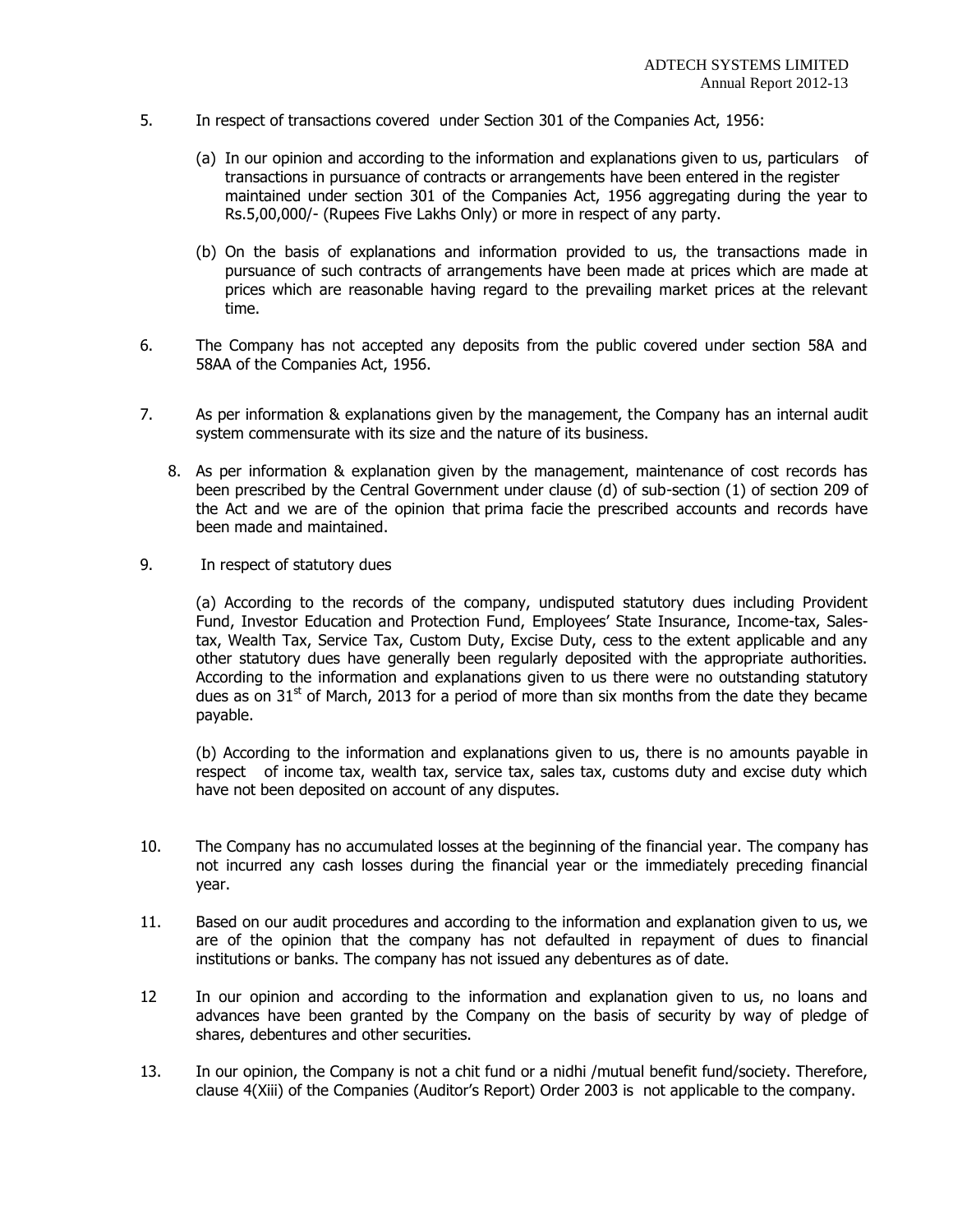- 14. Based on the records examined by us, as the company is not dealing or trading in shares, securities, debentures and other investments, this provision is not applicable.
- 15. Based on the records examined by us and information made available to us we are of the opinion that the Company has not given guarantees for loans taken by others from banks or financial institutions.
- 16. The Company has availed of term loan from M/s HDFC Bank Limited, Trivandrum Branch for purchase of motor car and the said loan has been utilized for the purpose for which they were taken .
- 17. Based on the information and explanations given to us and on an overall examination of the Balance Sheet of the Company as at  $31<sup>st</sup>$  March, 2013, we report that no funds raised on shortterm basis have been used for long-term investment by the Company.
- 18. During the year, the Company has not made any preferential allotment of shares to parties and companies covered in the Register maintained under Section 301 of the Companies Act,1956.
- 19. The Company has not issued any debentures during the year and hence no securities have been created in respect of debentures.
- 20. The company has not raised any money by way of public issue during the year.
- 21. Based on the audit procedures performed and the information and explanations given to us, we report that no fraud on or by the Company has been noticed or reported during the year, nor have we been informed of such case by the management.

 For M.R.RAMACHANDRAN &Co CHARTERED ACCOUNTANTS

sd/-

Place : Chennai Partner Partner Partner Partner Partner Partner Partner Partner Partner

Date : 27<sup>th</sup> May 2013 M.R.RAMACHANDRA WARRIER MEMBERSHIP No.FCA 4601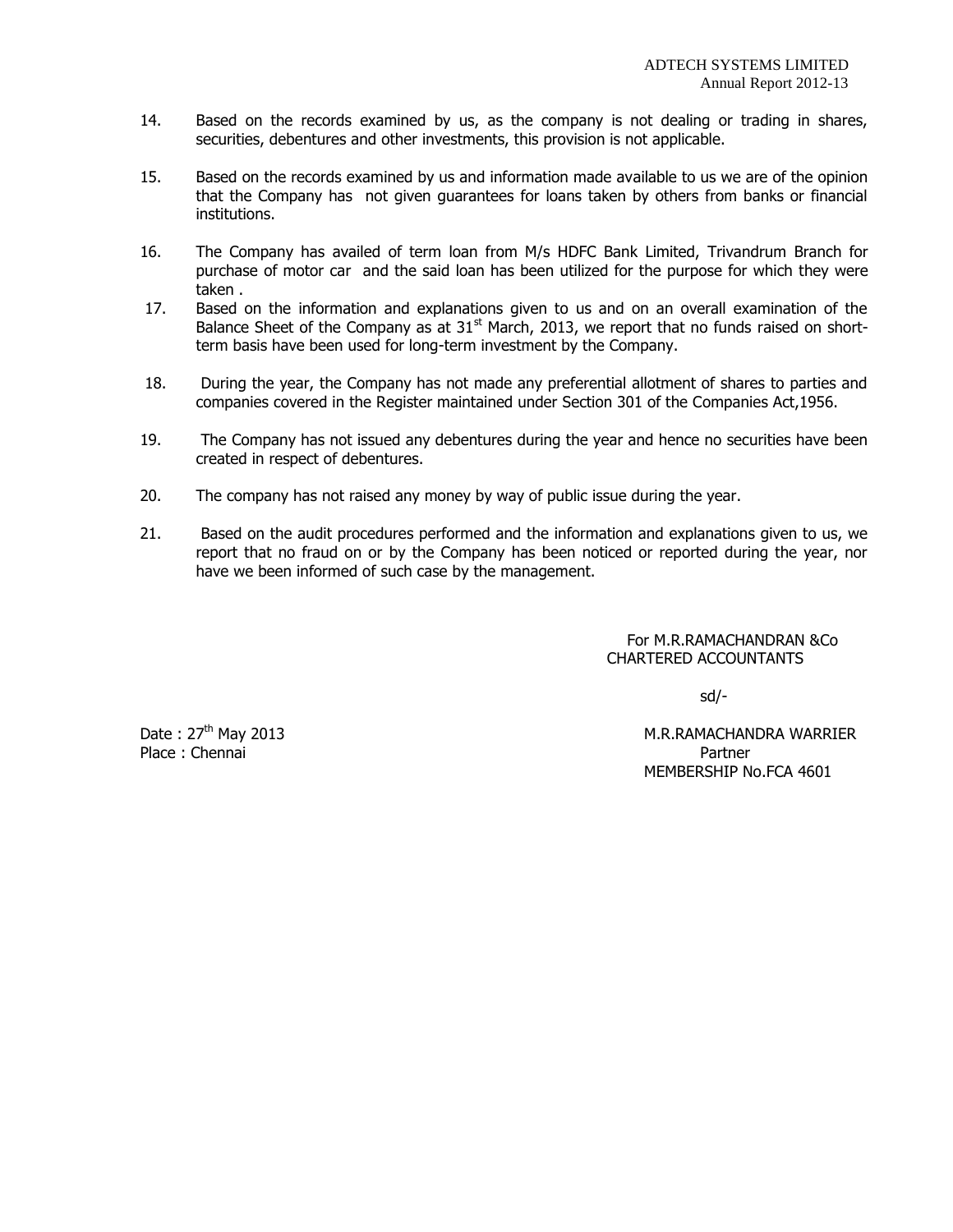## Note 1 : Corporate Information

Adtech Systems Limited (formerly Adtech Power Systems Limited) (hereinafter referred to as "ASL" or "the Company") was incorporated on 05<sup>th</sup> February 1990 in Chennai, Tamilnadu. The Company is an electronic system integrator and provides a wide range of solutions in electronic security systems with a pan India presence .

### Note 2 : Significant Accounting Policies.

The financial statements of the Company have been prepared in accordance with generally accepted accounting principles in India (Indian GAAP). The Company has prepared these financial statements to comply in all material respects with the accounting standards notified under the Companies (Accounting Standards) Rules, 2006, (as amended) and the relevant provisions of the Companies Act, 1956 . The financial statements have been prepared under the historical cost convention and on an accrual basis The financial statements of the Company have been prepared in accordance with generally accepted accounting principles in India (Indian GAAP). The Company has prepared these financial statements to comply in all material respects with the accounting standards notified under the Companies (Accounting Standards) Rules, 2006, (as amended) and the relevant provisions of the Companies Act, 1956 . The financial statements have been prepared under the historical cost convention and on an accrual basis The accounting policies have been consistently applied by the Company and are consistent with those used in the previous year,

The Significant accounting policies followed by the Company are stated below.

(a) Disclosure and Presentation of financial statements

The financial statements for the year ended 31<sup>st</sup> March 2013 are prepared and presented in the the revised Schedule VI notified under the Companies Act, 1956 . Previous year's figures has also been reclassified in accordance with the disclosure and presentation requirements applicable for the current year.

### (b) Fixed Assets

Expenditure which are of a capital in nature are capitalised at a cost, which comprises of purchase price, import duties, levies and any directly attributable cost of bringing the assets to its working conditions for the intended use. None of the fixed assets have been revalued during the year under consideration.

### (c)] Depreciation

Depreciation is provided, from the date the assets have been installed and put to use, on Straight Line Method at the rate and in the manner specified under Schedule XIV of the Companies Act, 1956.

### [d] Inventory Valuation

Inventories are stated at cost or net realisable value whichever is less and are based on physical verification conducted by the management.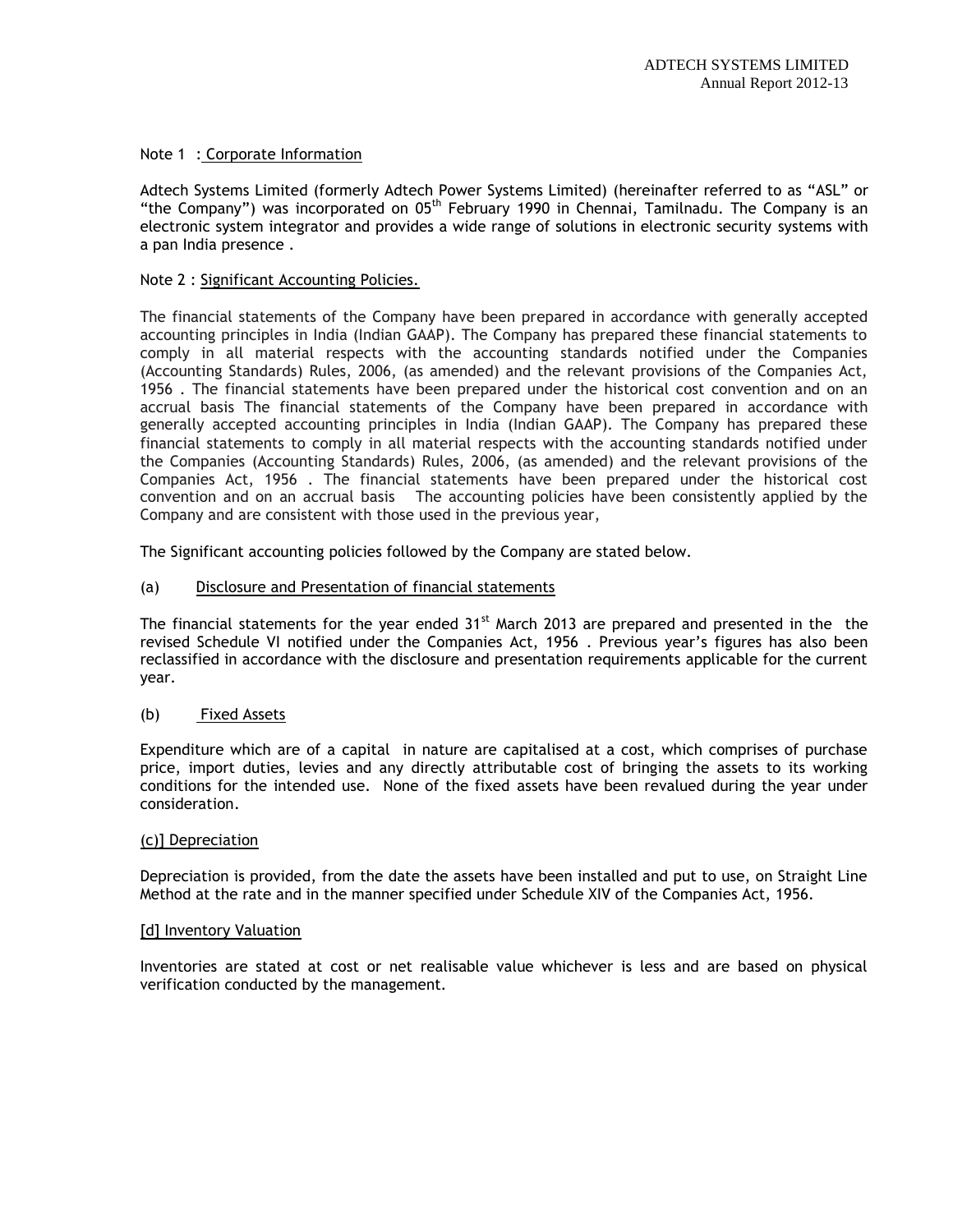### [e] Cash and cash equivalents (for purposes of Cash Flow Statement]

Cash and cash equivalents in the Cash Flow Statement comprise cash in hand, deposits with bank and cash equivalents with an original maturity of three months or less held for the purpose of meeting short term cash commitments.

### [f]Cash flow statement

Cash flows are reported using the indirect method, whereby profit before tax is adjusted for the effects of transactions of non-cash nature and any deferrals or accruals of past future cash receipts or payment. The cash flows from operating, investing and financing activities of the Company are segregated based on the available information.

### [g] Foreign exchange transactions :

- (a) Transactions denominated in foreign currencies are recorded at the exchange rate prevailing on the date of the transactions.
- (b) Monetary items denominated in foreign currencies at the year end and not covered by forward exchange contracts are translated at year end rates. The Gain/loss on settlement /reinstatement are capitalized if such liability relates to acquisition of fixed assets and charged to revenue in other cases.

### [h] Prior period income and Extraordinary items

Prior period income Rs.906,391.74 (PY Rs.13,80,026.97) represents sundry outstanding unclaimed balances written back to revenue account.

Extraordinary items Rs.660,457.55 (net) include profit on sale of land Rs.100,000, profit on sale of windmill Rs.15,77,463,55 and service tax audit demand Rs.10,17,006 (relating to years 2007 -08 to 2011-12 on account of reversal of excess input credit availed) .

[i] Revenue recognition

- 1. Revenue on sale of goods on acceptance by the transferee of receipt of goods and terms and conditions of sale.
- 2. Service income is recognised on redressal of customer complaint and acceptance of service charges.
- 3. Revenue from Annual Maintenance contract are recognized pro-rata over the period of contract and to the extent to which it is applicable for the year under consideration.

### [j] Taxation

Tax expense (tax saving) is the aggregate of the current year tax and deferred tax charged (Debited) to the statement of Profit and Loss for the year.

Current income tax is measured at the amount expected to be paid to the Income Tax authorities in accordance with the Income –tax Act,1961. Provision for Income Tax for the period comes to Rs.316.75 lakhs (PY Rs.221.03 lakhs).

Deferred tax : The company provides for deferred tax liabilities on the basis of the tax effect of the timing differences resulting from the recognition of items in the financial statement and in estimating its current income tax provision. Deferred tax assets arising from timing differences are recognized to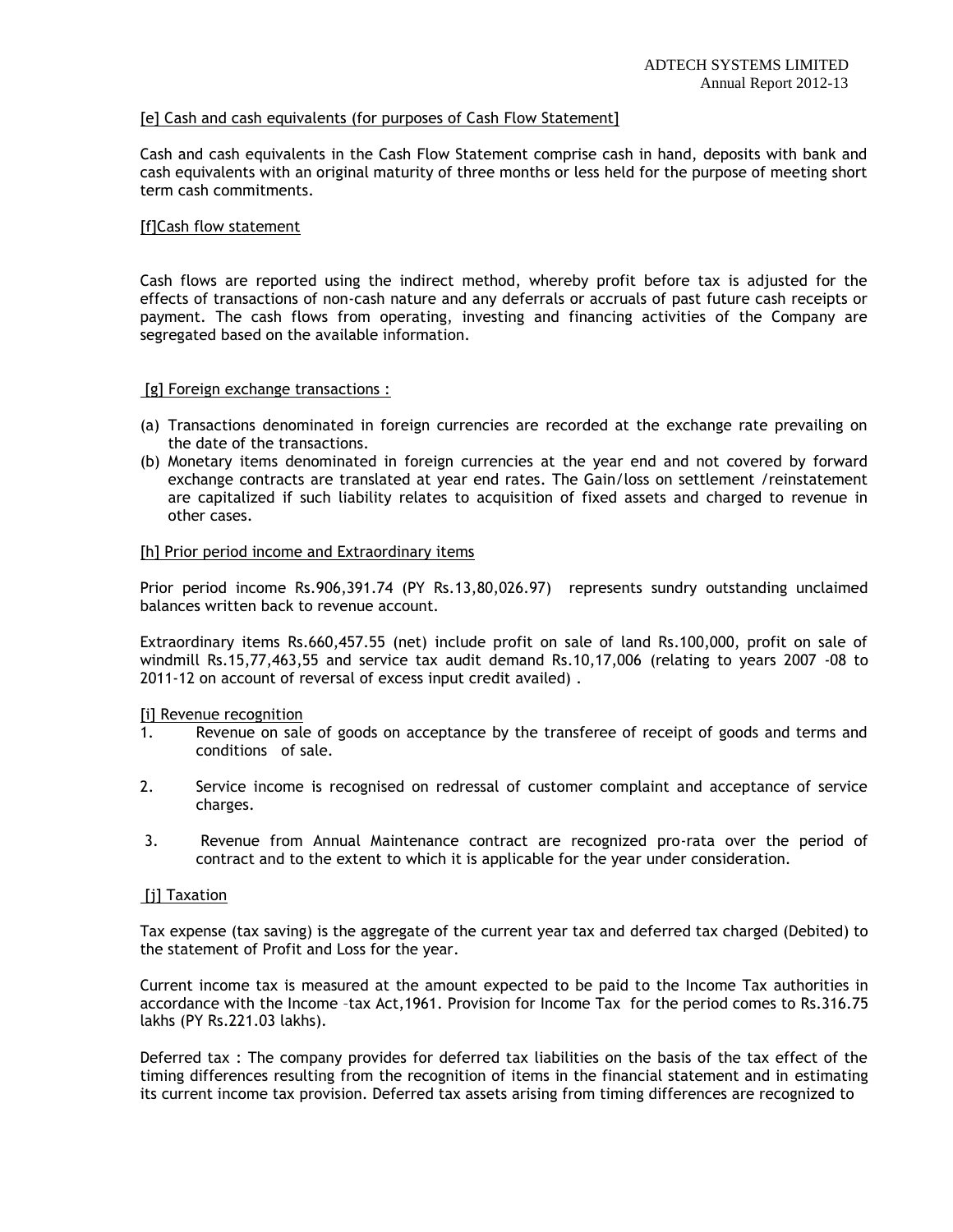the extent there is reasonable certainty that the assets can be realized in future. An amount of Rs. 71,152 has been debited to the statement of Profit and Loss on account of deferred tax .

### [k] Employee Retirement Benefits.

- (i) Retirement benefit in the form of Provident Fund is a defined contribution scheme and the contributions are charged to the statement of Profit and Loss of the year when the contributions to the fund maintained by the Central Government is due. There is no other obligation other than the contribution payable to the trust.
- (ii) Gratuity

Liability for Gratuity in respect of employees of the Company has been covered under the Group Gratuity cum Assurance Scheme by the Life Insurance Corporation of India and the Contribution is recognized in the Statement of Profit and Loss. The Company has made provision for gratuity for an amount of Rs.21.57 lakhs (current year provision Rs.4.17 lakhs) as per actuarial valuation made by LIC of India. An amount of Rs.21.57 lakhs has been paid by the Company to LIC of India Group Gratuity Fund (current year contribution 4.17 lakhs). Value of the Gratuity Fund as on 31<sup>st</sup> March 2013 is Rs.21.57 lakhs.

(iii) Leave Encashment Benefit

The Company has a leave encashment policy whereby leave not availed of can be carried forward/encashed for a period not exceeding forty days. The unavailed leave can either be utilized by the employee or encashed within a period of 3 years from the date on which it has fallen due. The liability on account of such unavailed/unencashed leave salary as on 31<sup>st</sup> March 2013 is Rs 9.62 lakhs (PY 6.18 lakhs) For which provision has been made in the accounts.

- (iv) The Company does not have any other employee retirement benefit schemes other than those listed above.
- (l) Segment Accounting Policies

The Company operates mainly in one single segment viz Supply and integration of Electronic Security Systems. Though not strictly necessary, the Company has, for as a measure of providing greater understanding, divided this segment into two viz the "Electronic Article Surveillance Systems "(EAS) used for providing security to the retail segment and the "Commercial Industrial (C/I) for providing security solutions for industrial use. The Company has disposed off the Windmill installed at Udumalpet, Coimbatore in the previous year. Segment accounting policies are in line with the accounting policies of the Company. The following specific accounting policies have been followed for segment reporting.

- (i) Segment revenue includes sales, service and other income directly attributable to the segment. Income which cannot be allocated to segments is included in "Unallocated Corporate Income".
- (ii) Expenses that are directly allocable to segments are considered for determining the segment result. The expenses which relate to the company as a whole and not allocable to segments are included under "Unallocable Expenditure"
- (iii) Segment assets and liabilities are those which are directly identifiable with the respective segments. Unallocable corporate assets and liabilities are those which relate to the company as a whole and not allocable to any segment.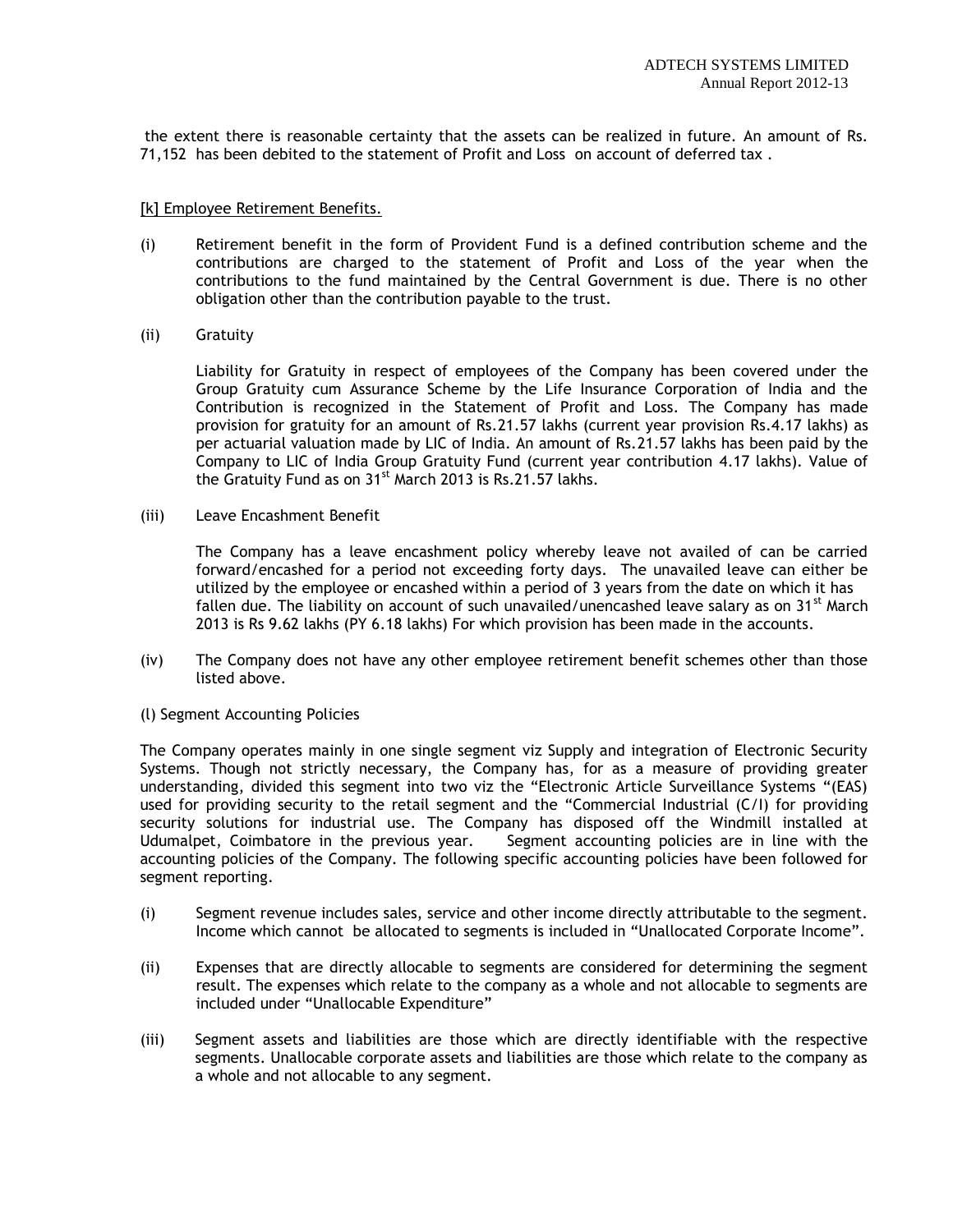### (m) Impairment of Assets

In the opinion of the Management, on the basis of an assessment of the net selling price, there is no impairment in the value of fixed assets of the Company within the meaning of Accounting Standard -28 in Impairment of Assets issued by the Institute of Chartered Accountants of India.

### (n) Related party transactions

During the year, the Company has entered into certain transactions with related parties. Those transactions along with the related balances as at March 31st, 2013 and for the year then ended are presented in the following table:

| Key Management Personnel                                                                                   | Mr.M.R.Subramonian<br>Mr.M.R.Krishnan<br>Mr M.R.Narayanan                                                                                                                                                                                                                                                                                                                       |
|------------------------------------------------------------------------------------------------------------|---------------------------------------------------------------------------------------------------------------------------------------------------------------------------------------------------------------------------------------------------------------------------------------------------------------------------------------------------------------------------------|
| Associates/entities owned or significantly<br>Influenced by key management personnel or their<br>Relatives | Transdot Private Limited<br>Industrial Aids<br><b>Star Micronix</b><br>Floatels India Pyt Limited<br>APT Micro Solutions Limited<br>Hoteltek Beverages Pvt Ltd<br><b>KK Assets Private Limited</b><br><b>Floatels Engineering Pvt Ltd</b><br><b>Accel Transmatic Limited</b><br>PR Holiday Homes Pvt Ltd<br>Poovar Ayurveda Centre&Hotels Pvt Ltd<br>Perumbalam Resorts Pyt Ltd |
|                                                                                                            |                                                                                                                                                                                                                                                                                                                                                                                 |

Summary of transactions with the above related parties is as follows

|                           | Amount in Rs.lakhs |  |
|---------------------------|--------------------|--|
| Transactions for the year |                    |  |
| 2012-2013                 | 2011-12            |  |
| 35.49                     | 32.31              |  |
| 0.78                      | 0.10               |  |
| 33.05                     | 33.05              |  |
| 34.60                     | 31.81              |  |
| 08.80                     | 9.53               |  |
| 46.30                     | 37.25              |  |
|                           |                    |  |

(o) An amount of Rs. 471,385.50/- is lying in the Unpaid Dividend Account with State Bank of India on 10<sup>th</sup> August 2013 towards the dividend declared and paid but not claimed for the financial years as detailed below.<br>Financial Year Amount Unclaimed

| 11,667.50  |
|------------|
| 45,768.00  |
| 27,650.00  |
| 58,425.00  |
| 42,750.00  |
| 147,275.00 |
| 76.950.00  |
| 60,900.00  |
|            |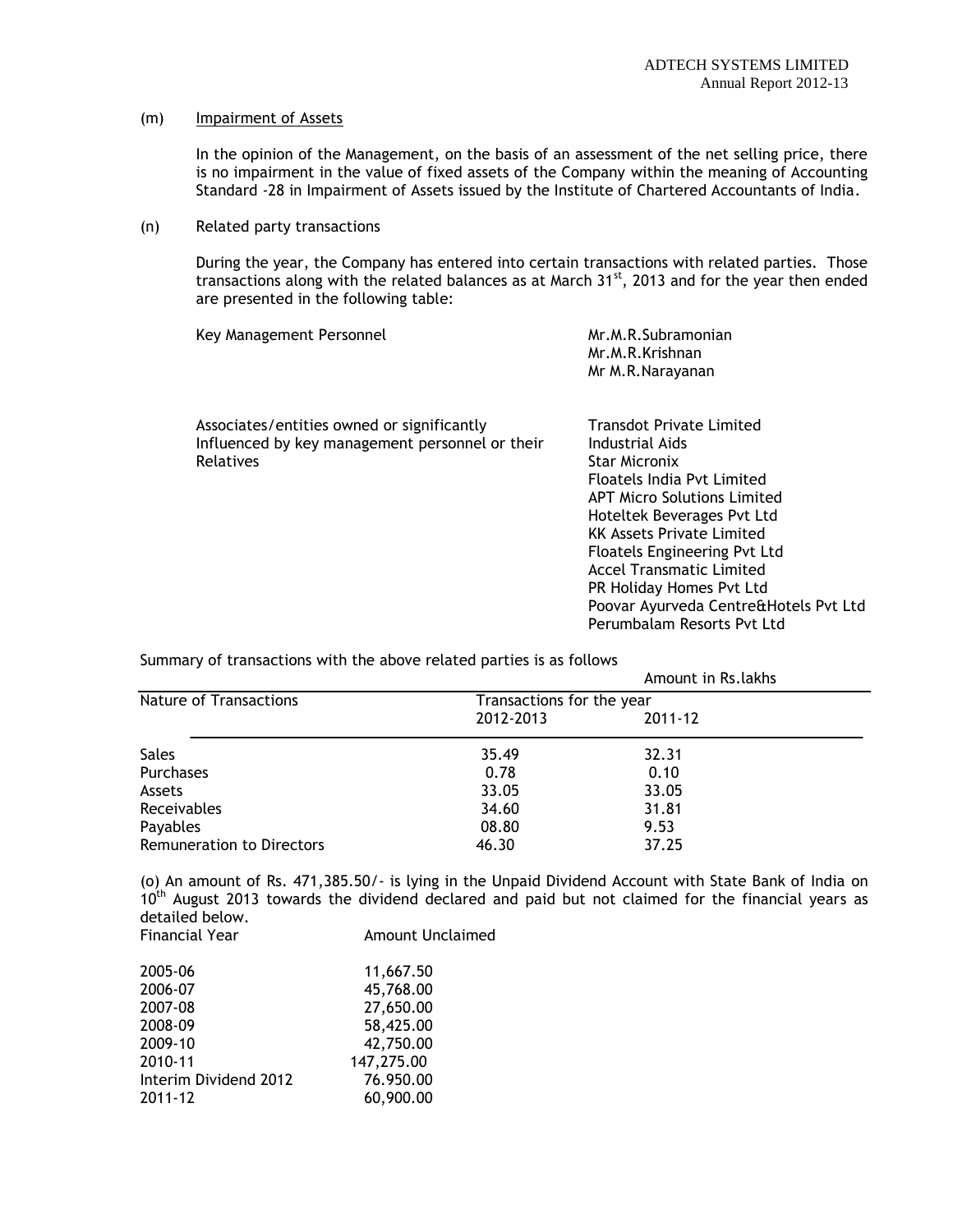Previous year's figures have been regrouped and reclassified wherever necessary to facilitate easy comparison.

| [p] Sales and Service Income                                      | As at 31.03.2013<br>Value     | As at 31.03.2012<br>Value         |  |
|-------------------------------------------------------------------|-------------------------------|-----------------------------------|--|
| (a) Sale of goods                                                 | Rs                            | Rs.                               |  |
| Electronic Security goods traded<br>Sale of Electricity Generated | 48,86,67,196.50<br>672,154.00 | 38,84,71,982.01<br>34, 34, 652.00 |  |
| (b) Service and Maintenance Income                                | 269, 42, 344. 19              | 252, 20, 721. 16                  |  |
| Total Sales and Service Income                                    | 51,62,81,694.69               | 41,71,27,355.17                   |  |

[q]Contingent Liabilities not provided for :

- a. Liabilities against bank guarantees issued on behalf of the company for participating in tenders and given as performance guarantee comes to Rs 2,55,030**/-** ( Previous year Rs.10,05,541/-). Banks have marked lien on Company's fixed deposits to the extent of outstanding bank guarantee amount.
- b. Estimated amount of contracts remaining to be executed on capital account and not provided for Rs.Nil (Previous Year Rs.Nil)
- c. There is no outstanding (Previous year Rs.Nil/-) as on 31<sup>st</sup> March 2013 towards letters of credit opened by the Company for purchases effected during the year.

[r]Expenditure in Foreign Currency.

|            |                                                                                   | 2012-2013<br>Rs. | 2011-12<br><b>Rs</b>          |
|------------|-----------------------------------------------------------------------------------|------------------|-------------------------------|
| (a)<br>(b) | Foreign Travel Expenses<br>Amount paid for import of raw materials11,59,02,010.07 | 20,59,397.63     | 11,84,867.48<br>858,24,502.43 |
|            |                                                                                   | 11,79,61,407.70  | 870,09,369.91                 |

The Company has remitted on account of dividends (for the year 2012-13) Rs.192.650/- in foreign currency to one non-resident Share Holder for the 38530 shares held, during the year.

| Nil          |                                     |
|--------------|-------------------------------------|
|              | Nil                                 |
|              | Rs.1597,29,825.74 Rs.1170,58,334.38 |
|              |                                     |
| 68,81,799.39 | 57,64,720.68                        |
|              | 681,77,039.50                       |
|              | 1200,76,955.69                      |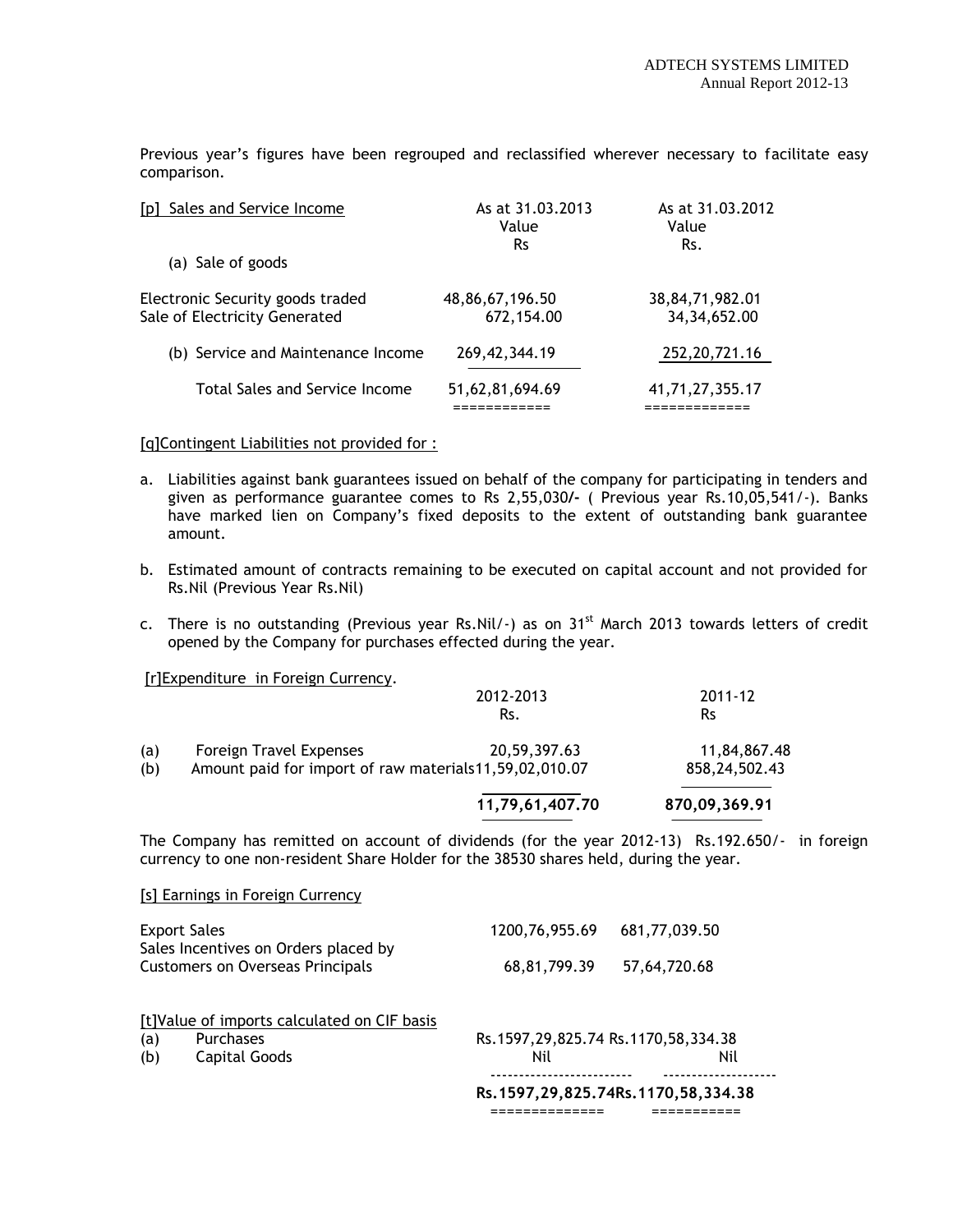[u] Percentage of Consumption of traded goods

|            | Value<br>In Rs            | % to total<br>Consumption | Value<br>in Rs.      | % to total<br>consumption |
|------------|---------------------------|---------------------------|----------------------|---------------------------|
|            |                           | Current year              | Previous Year        |                           |
| Imported   | Rs.1520,06,195.02         | 41.11                     | Rs.1109,35,719.38    | 39.24                     |
| Indigenous | Rs.2177,67,739.47         | 58.89                     | Rs.1717,91,133.09    | 60.76                     |
|            | Rs. 3697,73,934.49 100.00 |                           | Rs. 2827, 26, 852.47 | 100.00                    |
|            |                           |                           |                      |                           |

There are no individual items accounting for more than 10% of traded goods.

### [v] Managerial Remuneration

As per resolution adopted at the  $20<sup>th</sup>$  Annual General Meeting of the Company held on  $30<sup>th</sup>$ September,2011 the Managing Director and Executive Director are to be remunerated as per Section 309 read with Section 198 of the Companies Act,1956 subject to overall ceiling of 5 percent of the net profits for the year per managerial person to be calculated in the manner setout in Section 349 of the Companies Act,1956. As adequate profits are available, the managerial remuneration has been provided within the limits specified under and in compliance with Schedule XIII of the Companies Act, 1956.

## **Statement showing computation of net profits in accordance with section 198 read with section 349 of the Companies Act, 1956**

| Total Income as per Profit and Loss Account                               |                                                                   | Rs.5224,46,690                                     |  |
|---------------------------------------------------------------------------|-------------------------------------------------------------------|----------------------------------------------------|--|
| Less Working Charges<br>Depreciation<br><b>Bonus</b><br>Interest on Loans | Rs. 4305,41,228<br>940,545<br>Rs.<br>Rs. 22,23,760<br>Rs. 239,115 | Rs. 4339,44,648                                    |  |
| Net Profit for computing Managerial remuneration                          |                                                                   | Rs. 885,02,042                                     |  |
| 10 percent of Net Profits                                                 |                                                                   | Rs., 88, 50, 204                                   |  |
| Managerial Remuneration Paid                                              | $2012 - 13$                                                       | 2011-12                                            |  |
| M.R.Subramonian<br>M.R.Krishnan<br>Commission to non working Directors    | Rs.19,50,000<br>Rs.19,50,000<br>Rs. 730,340<br>Rs.46,30,340       | 17,75,000<br>17,75,000<br>4,25,000<br>Rs.39,75,000 |  |
|                                                                           | =========                                                         | ==========                                         |  |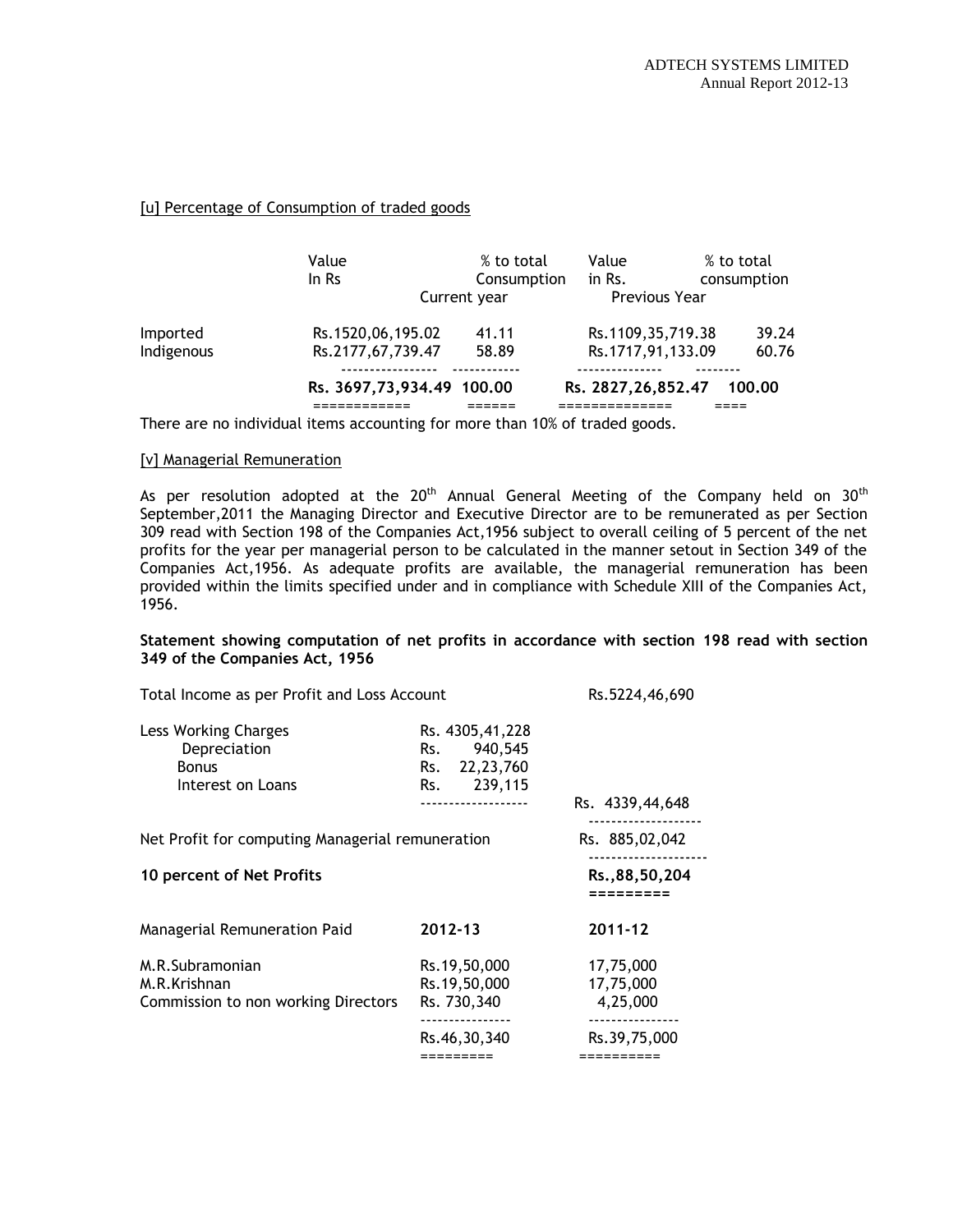[w] Auditors Remuneration

| Audit Fee           | Rs.280.900.00 | Rs.220.600.00 |
|---------------------|---------------|---------------|
| <b>For Taxation</b> | Rs.112.360.00 | Rs.110.300.00 |
| Internal Audit Fee  | Rs.161,798.00 | Rs.132,360.00 |

[x] Balances under Debtors, Creditors and Loans and advances are subject to confirmation and reconciliation.

### [y]Bad Debts :

An amount of Rs.35.26 lakhs has been written off as bad debts during the financial year 2012-2013(P.Y 39.73 Lakhs)

[z] Provision for Income Tax for the period comes to Rs.316.75 lakhs (PY Rs.221.03 Lakhs).

### [za] Loans & Advances

The Company has entered into an agreement with M/s Star Micronix, a firm in which the Directors are interested , for the purchase of fixed assets of Star Micronix and an advance of Rs.33,05,662.00 has been made. The same is yet to be registered in the company's name.

[zd] The company estimates deferred tax charge /(credit) using the applicable rate of taxation based on the impact of timing differences between financial statements and the estimated taxable income for the current year. The net accumulated tax liability as at  $31<sup>st</sup>$  March 2013 provided in the balance sheet is Rs.36.48 lakhs which is due to cumulative timing difference on account of depreciation.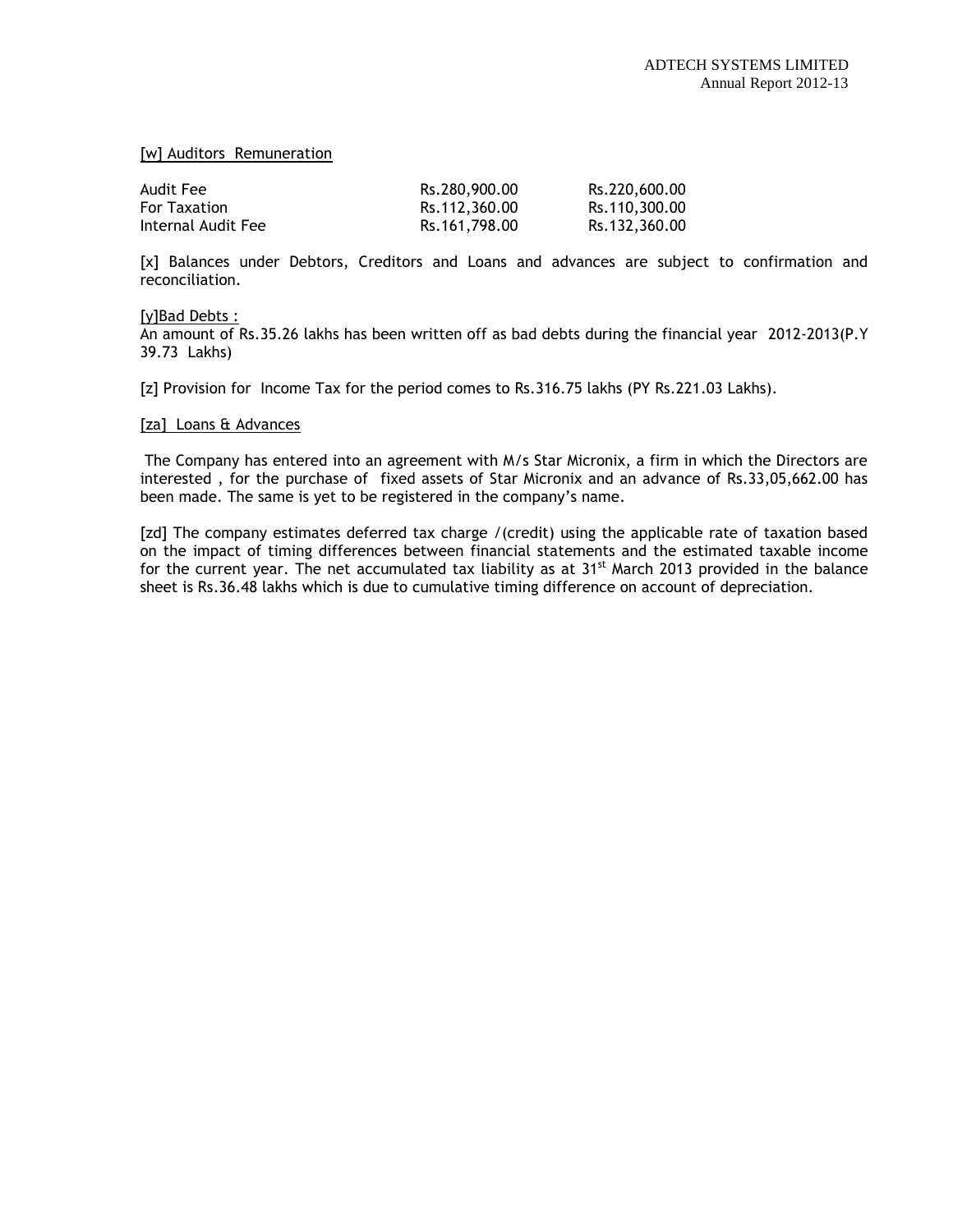### ADTECH SYSTEMS LIMITED Regd Office: No.18, 3rd Floor, R.M.S.Appartments, 12,Gopalakrishna Street, T.Nagar , Chennai -17

ATTENDANCE SLIP

## TWENTY SECOND ANNUAL GENERAL MEETING – 30th SEPTEMBER 2013 AT 4.00 PM

Regd Folio No/Client ID No…………..

I certify that I am a registered shareholder/proxy for the registered shareholder of the Company.

I hereby record my presence at the TWENTY FIRST Annual General Meeting of the Company at No.5,Ground Floor, R.M.S.Appartments, Gopalakrishna Street, T.Nagar, Chennai - 400 017 on Monday 30 September 2013 at 4.00 PM.

Member's /Proxy's Name Member's/Proxy's Signature

NOTE : Please fill this attendance slip and hand it over at the entrance of the hall.

…………………………………………………….Tear Here…………………………………………………

**ADTECH SYSTEMS LTD Regd Office: No.18, 3rd Floor, R.M.S.Appartments, Gopalakrishna Street, T.Nagar , Chennai -17**

## **PROXY FORM**

I/We ……………………………..of ……………………………………..being a member/member(s) of Adtech Systems Limited hereby appoint ……………………….of ………… ……………or failing him………………………..as my/our proxy to attend and vote for me/us on my/our behalf at the 22<sup>nd</sup> Annual General Meeting of the Company on Monday  $30<sup>th</sup>$  September, 2013 at 4.00 PM or at any adjournment thereof.

Regd Folio No/Client ID No………………………..

Signed this ……………………..day of ………………2013

Signature of Member…………………..



Note:- This form inorder to be effective should be duly stamped, completed and must be deposited at the registered office of the Company, not less than 48 hours before the meeting.